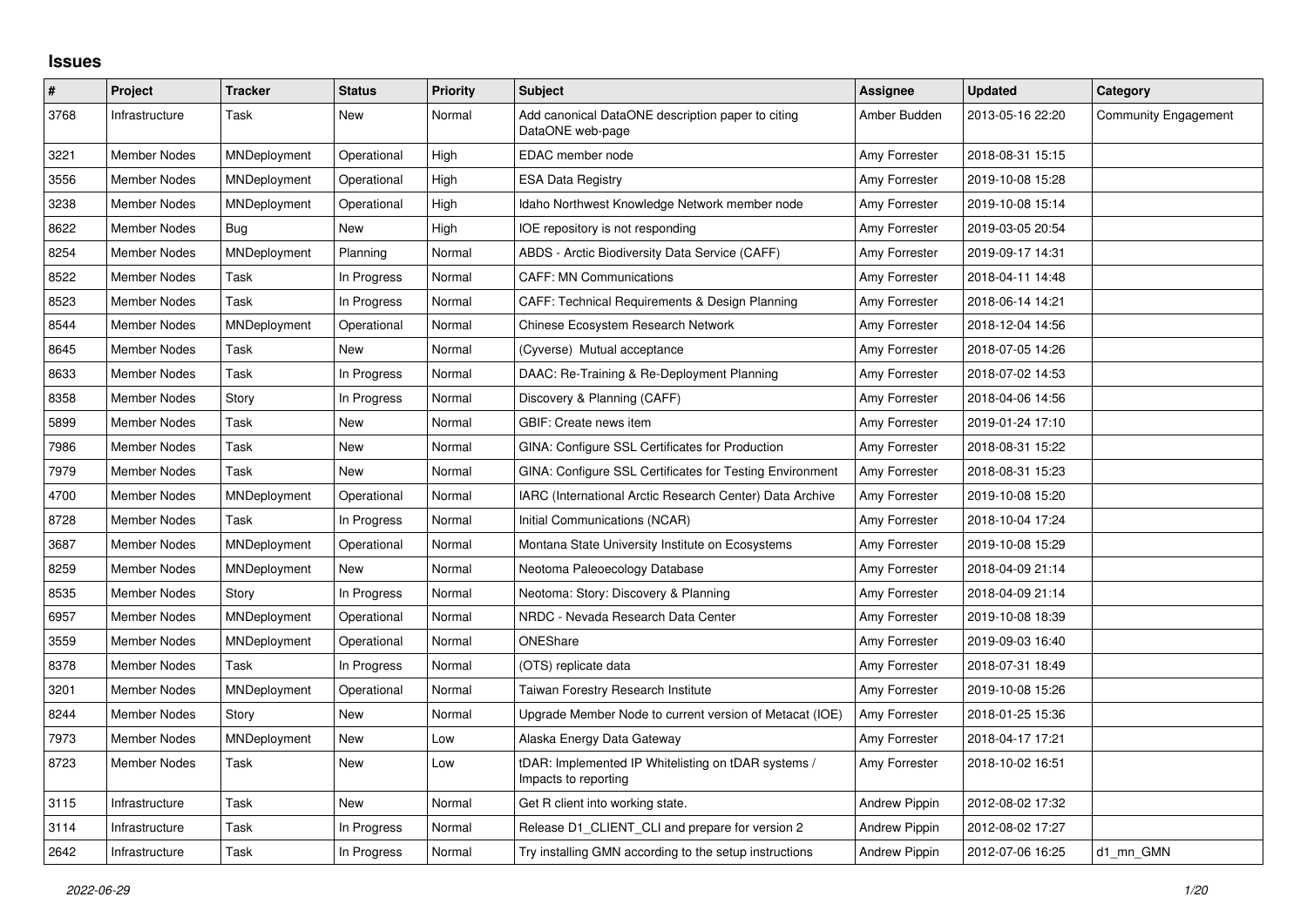| #    | Project             | <b>Tracker</b> | <b>Status</b> | <b>Priority</b> | <b>Subject</b>                                                                                            | Assignee              | <b>Updated</b>   | Category               |
|------|---------------------|----------------|---------------|-----------------|-----------------------------------------------------------------------------------------------------------|-----------------------|------------------|------------------------|
| 7686 | <b>Member Nodes</b> | Task           | Testing       | High            | tDAR - Enable URL links out to data from search results                                                   | <b>Ben Leinfelder</b> | 2016-09-27 15:56 |                        |
| 3357 | Infrastructure      | Task           | New           | Normal          | Address ISet iterator bug that only iterates over a subset of<br>the ISet                                 | Ben Leinfelder        | 2012-12-12 16:54 | Metacat                |
| 2492 | Infrastructure      | Task           | New           | Normal          | Add status page for given {pid}                                                                           | Ben Leinfelder        | 2012-03-15 02:02 | d1 monitor             |
| 3466 | Infrastructure      | Task           | New           | Normal          | Add synthetic key to systemMetadata table                                                                 | Ben Leinfelder        | 2013-01-08 18:30 |                        |
| 3209 | Member Nodes        | MNDeployment   | Deferred      | Normal          | Avian Knowledge Network/Cornell Laboratory of Ornithology                                                 | Ben Leinfelder        | 2016-06-17 19:31 |                        |
| 3612 | Infrastructure      | Task           | New           | Normal          | CN SystemMetadata has incomplete obsoletedBy<br>information                                               | Ben Leinfelder        | 2013-03-08 17:43 | Environment.Production |
| 3210 | <b>Member Nodes</b> | Task           | New           | Normal          | Collect application metadata for the AKN member node                                                      | Ben Leinfelder        | 2013-01-08 19:23 |                        |
| 3220 | <b>Member Nodes</b> | Task           | In Progress   | Normal          | contact iEcolab to determine possible MN role                                                             | Ben Leinfelder        | 2013-10-01 17:53 |                        |
| 2343 | Infrastructure      | Task           | New           | Normal          | Convert style sheets to separate product                                                                  | <b>Ben Leinfelder</b> | 2012-02-15 17:43 |                        |
| 3046 | Infrastructure      | Task           | In Progress   | Normal          | Create utility to update ORE maps with invalid date formats                                               | Ben Leinfelder        | 2012-08-14 23:41 |                        |
| 2168 | <b>CN REST</b>      | Task           | <b>New</b>    | Normal          | Design UI for identity validation                                                                         | <b>Ben Leinfelder</b> | 2015-01-19 22:59 |                        |
| 1479 | CN REST             | Task           | In Progress   | Normal          | Design web UI for validating newly created identities                                                     | Ben Leinfelder        | 2015-01-19 22:59 |                        |
| 3468 | Infrastructure      | Task           | New           | Normal          | Explore how CN.listObject can effectively use<br>auto-incremented key                                     | Ben Leinfelder        | 2013-01-08 18:35 | Documentation          |
| 3219 | <b>Member Nodes</b> | MNDeployment   | New           | Normal          | <b>iEcolab member node</b>                                                                                | Ben Leinfelder        | 2015-11-19 18:01 |                        |
| 3465 | Infrastructure      | Task           | New           | Normal          | Improve Metacat listObject slicing                                                                        | Ben Leinfelder        | 2013-01-08 18:54 | Metacat                |
| 3605 | Member Nodes        | Task           | New           | Normal          | Install a new Metacat instance for the Avian Knowledge<br>Network (AKN) member node                       | <b>Ben Leinfelder</b> | 2013-02-21 16:20 |                        |
| 3047 | Infrastructure      | Bug            | In Progress   | Normal          | Metacat allows whitespace in Identifiers                                                                  | Ben Leinfelder        | 2018-11-13 21:44 |                        |
| 3626 | Infrastructure      | Task           | New           | Normal          | Metacat should use correct object format for ESRI profile<br>metadata                                     | Ben Leinfelder        | 2013-02-27 23:56 | Metacat                |
| 3467 | Infrastructure      | Task           | New           | Normal          | MN.listObject should use auto-incremented key                                                             | Ben Leinfelder        | 2013-01-08 18:31 | Metacat                |
| 3374 | <b>Member Nodes</b> | Task           | New           | Normal          | Move kepler-library.org Metacat to new server                                                             | Ben Leinfelder        | 2012-11-08 00:31 |                        |
| 8069 | Infrastructure      | <b>Bug</b>     | New           | Normal          | Name from ORCID incorrectly parsed                                                                        | <b>Ben Leinfelder</b> | 2017-04-12 20:28 | d1 portal servlet      |
| 3635 | Infrastructure      | Task           | New           | Normal          | Phase two Morpho implementation                                                                           | <b>Ben Leinfelder</b> | 2013-03-25 22:49 |                        |
| 3109 | Infrastructure      | Task           | In Progress   | Normal          | PISCO/LTER revision history with SBC documents                                                            | Ben Leinfelder        | 2012-07-31 01:34 |                        |
| 3211 | Member Nodes        | MNDeployment   | New           | Normal          | Taiwan Ecological Research Network member node                                                            | Ben Leinfelder        | 2014-02-20 21:58 |                        |
| 3597 | Member Nodes        | Task           | New           | Normal          | The Avian Knolwedge Network (AKN) and Cornell Lab of<br>Ornithology eBird should be distinct Member Nodes | Ben Leinfelder        | 2014-04-23 01:32 |                        |
| 3625 | Infrastructure      | Task           | New           | Normal          | Update existing SANParks doctype="metadata" objects to<br>new ESRI/FGDC objectFormatId                    | Ben Leinfelder        | 2013-02-27 23:44 | Environment.Production |
| 3868 | Member Nodes        | Task           | In Progress   | Normal          | Verify TFRI node is running NTP                                                                           | Ben Leinfelder        | 2013-08-05 17:25 |                        |
| 3246 | Infrastructure      | Bug            | New           | Low             | Metacat returns 500 instead of 404 in some cases                                                          | Ben Leinfelder        | 2014-10-02 18:03 | Metacat                |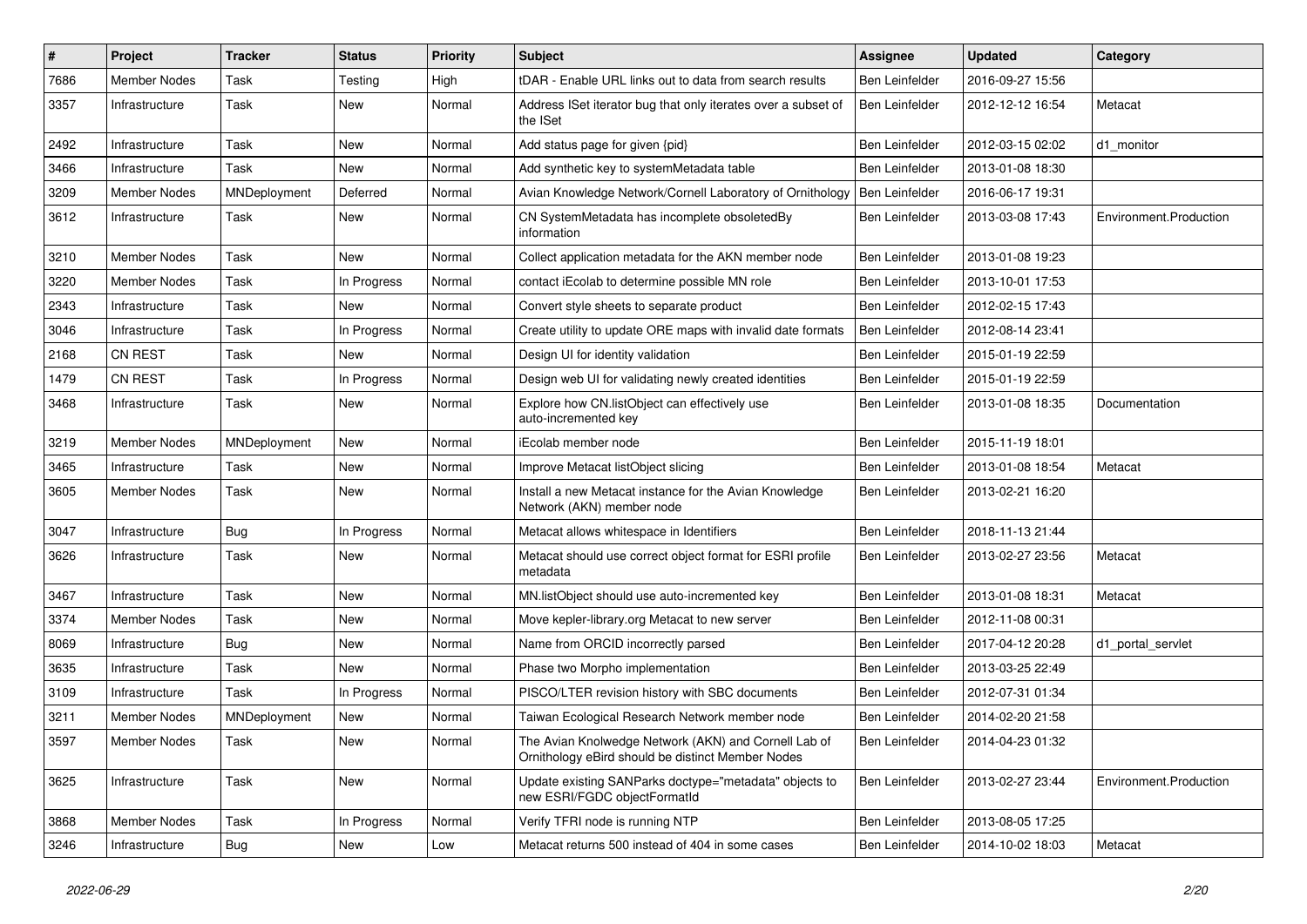| #    | Project             | <b>Tracker</b>      | <b>Status</b> | Priority  | <b>Subject</b>                                                                                                                     | <b>Assignee</b>     | <b>Updated</b>   | Category                  |
|------|---------------------|---------------------|---------------|-----------|------------------------------------------------------------------------------------------------------------------------------------|---------------------|------------------|---------------------------|
| 6544 | <b>Member Nodes</b> | MNDeployment        | Operational   | High      | TERN Australia (powered by AEKOS)                                                                                                  | <b>Bruce Wilson</b> | 2019-05-22 14:21 |                           |
| 5455 | <b>Member Nodes</b> | Task                | In Progress   | Normal    | Contact Line Pouchard to re-open discussion about PURL<br>as a potential MN                                                        | <b>Bruce Wilson</b> | 2015-11-19 19:17 |                           |
| 1035 | Infrastructure      | Task                | In Progress   | Normal    | Develop reference architecture documents                                                                                           | <b>Bruce Wilson</b> | 2011-03-03 19:26 | Documentation             |
| 3964 | <b>Member Nodes</b> | MNDeployment        | Deferred      | Normal    | EU BON Member Node                                                                                                                 | <b>Bruce Wilson</b> | 2016-10-24 20:49 |                           |
| 5454 | <b>Member Nodes</b> | Task                | <b>New</b>    | Normal    | Evaluate dataverse poential MN                                                                                                     | <b>Bruce Wilson</b> | 2014-05-29 19:30 |                           |
| 6379 | <b>Member Nodes</b> | MNDeployment        | <b>New</b>    | Normal    | <b>ICMBio</b>                                                                                                                      | <b>Bruce Wilson</b> | 2015-11-19 17:21 |                           |
| 6708 | <b>Member Nodes</b> | <b>MNDeployment</b> | Operational   | Normal    | NEON - National Ecological Observatory Network                                                                                     | <b>Bruce Wilson</b> | 2019-06-06 19:52 |                           |
| 5457 | <b>Member Nodes</b> | MNDeployment        | <b>New</b>    | Normal    | NSIDC- National Snow and Ice Data Center                                                                                           | <b>Bruce Wilson</b> | 2018-04-10 19:12 |                           |
| 3260 | <b>Member Nodes</b> | Task                | <b>New</b>    | Normal    | Scope out the implementation of a CitSci.org MN                                                                                    | <b>Bruce Wilson</b> | 2012-09-20 20:51 |                           |
| 3905 | Infrastructure      | Task                | In Progress   | Normal    | Sort out shell logins for splunk system                                                                                            | <b>Bruce Wilson</b> | 2013-08-23 13:27 | <b>Support Operations</b> |
| 3258 | <b>Member Nodes</b> | MNDeployment        | New           | Low       | CitSci.org MN                                                                                                                      | <b>Bruce Wilson</b> | 2018-04-17 17:19 |                           |
| 7163 | Member Nodes        | MNDeployment        | New           | Low       | UN Environmental Programme World Conservation<br>Monitoring Centre (UNEP WCMC)                                                     | <b>Bruce Wilson</b> | 2016-04-04 17:17 |                           |
| 8754 | Infrastructure      | Task                | New           | Normal    | Add EML 2.2 to CN formats list                                                                                                     | <b>Bryce Mecum</b>  | 2018-12-19 00:54 |                           |
| 8753 | Infrastructure      | Task                | New           | Normal    | Add support for EML 2.2 (indexing, view)                                                                                           | <b>Bryce Mecum</b>  | 2018-12-19 00:54 |                           |
| 8755 | Infrastructure      | Task                | New           | Normal    | Expand EML indexing support for EML 2.2                                                                                            | <b>Bryce Mecum</b>  | 2019-08-15 01:50 |                           |
| 8775 | Infrastructure      | Task                | In Progress   | Normal    | Make taxonomic rank fields in Solr index non-case-sensitive                                                                        | <b>Bryce Mecum</b>  | 2019-03-11 23:35 |                           |
| 8574 | Search UI           | Story               | New           | Normal    | PANGAEA Temporary Fix: SID only in Data Citation                                                                                   | <b>Bryce Mecum</b>  | 2018-05-01 01:45 |                           |
| 8189 | Infrastructure      | Decision            | New           | Normal    | Proposal to change the roles mapped to the origin Solr field<br>for ISO docs                                                       | <b>Bryce Mecum</b>  | 2017-12-20 01:28 |                           |
| 7754 | Search UI           | Story               | In Progress   | Normal    | Support for XSL transform of various metadata formats                                                                              | <b>Bryce Mecum</b>  | 2018-05-17 14:18 | MetacatUl                 |
| 8858 | Infrastructure      | Task                | <b>New</b>    | Normal    | Update CN Apache configs in version control with directives<br>to support sitemaps                                                 | <b>Bryce Mecum</b>  | 2020-02-24 19:26 |                           |
| 4147 | Infrastructure      | Task                | In Progress   | Normal    | Modify d1 spatial reporter.py to produce custom JSON<br>output                                                                     | Chris Brumgard      | 2014-03-31 17:41 | d1 cn tools               |
| 4210 | Infrastructure      | Task                | Testing       | Immediate | Metacat does not set serialVersion correctly in<br>CNodeService archive() or delete()                                              | Chris Jones         | 2013-12-20 16:12 | Metacat                   |
| 3978 | Infrastructure      | Task                | In Progress   | Normal    | Add a CN reporting script that summarizes spatial data for<br>the dashboard                                                        | Chris Jones         | 2014-03-31 17:41 | d1 dashboard              |
| 8641 | Infrastructure      | Bug                 | <b>New</b>    | Normal    | Any change to SystemMetadata causes a new replication<br>task to be generated without consideration of the object<br>replicability | Chris Jones         | 2018-07-04 12:28 | d1 replication            |
| 5136 | Infrastructure      | Task                | <b>New</b>    | Normal    | Change DNS seetings on all DataONE VMs                                                                                             | Chris Jones         | 2014-05-08 03:16 | Environment.Production    |
| 6168 | Infrastructure      | Task                | <b>New</b>    | Normal    | CNAuthorization.setRightsHolder() returns 500<br>ServiceFailure                                                                    | Chris Jones         | 2014-08-29 16:01 | d1_cn_service             |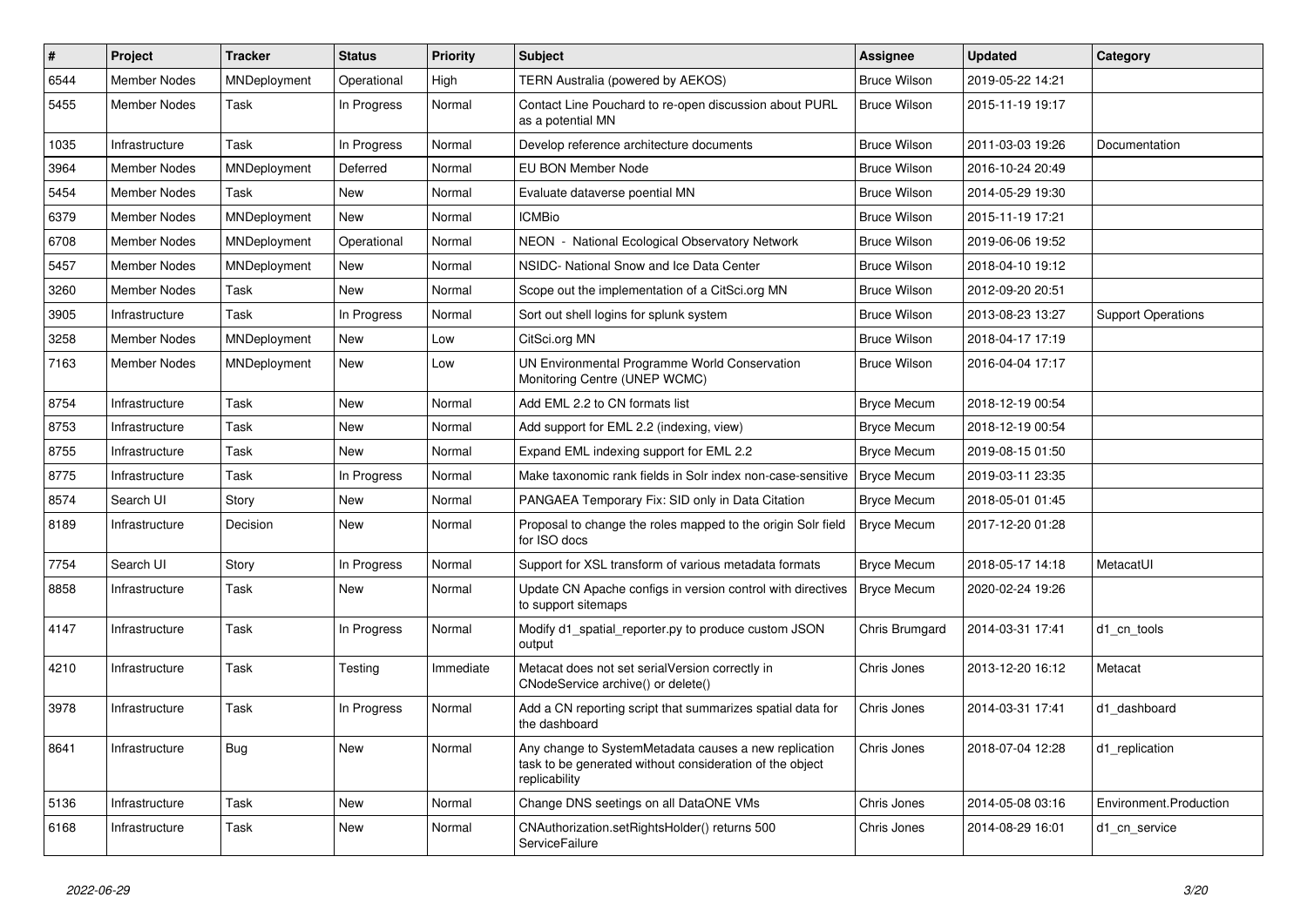| #    | Project             | <b>Tracker</b> | <b>Status</b> | <b>Priority</b> | <b>Subject</b>                                                                                                      | <b>Assignee</b> | <b>Updated</b>   | Category                  |
|------|---------------------|----------------|---------------|-----------------|---------------------------------------------------------------------------------------------------------------------|-----------------|------------------|---------------------------|
| 6250 | Infrastructure      | Task           | New           | Normal          | CN methods return 500 ServiceFailure when called with<br>bogus test data and without certificates                   | Chris Jones     | 2014-08-29 18:59 | d1 cn service             |
| 3419 | Infrastructure      | Task           | In Progress   | Normal          | CNRead.describe() does not return Content-Length header                                                             | Chris Jones     | 2013-02-21 18:41 | Metacat                   |
| 6166 | Infrastructure      | Task           | New           | Normal          | CNRead.getChecksum() returns Content-Type of text/csv<br>while it should be an xml type                             | Chris Jones     | 2014-08-29 15:04 | d1 cn service             |
| 8777 | <b>CN REST</b>      | Task           | New           | Normal          | Configure CN to audit objects greater than 1GB                                                                      | Chris Jones     | 2019-03-13 20:50 | d1 replication auditor    |
| 5145 | Infrastructure      | Feature        | New           | Normal          | Consider including cert subject(s) in NotAuthorized<br>exceptions                                                   | Chris Jones     | 2014-09-25 17:44 | d1 cn service             |
| 8051 | Infrastructure      | <b>Bug</b>     | In Progress   | Normal          | CORS-based CN calls fail using Internet Explorer on<br>Windows                                                      | Chris Jones     | 2017-03-28 16:35 | dataone-cn-os-core        |
| 3488 | Infrastructure      | Task           | New           | Normal          | Create custom merge policy to support managing<br>data/information inconsistency                                    | Chris Jones     | 2014-03-14 17:27 | Metacat                   |
| 7322 | Java Client         | Bug            | Testing       | Normal          | D1Object stores data in memory, causes out of memory<br>errors                                                      | Chris Jones     | 2015-08-28 00:15 | d1 libclient java         |
| 3658 | DataONE API         | <b>Bug</b>     | New           | Normal          | Deleting objects breaks obsoletes chain traversal                                                                   | Chris Jones     | 2015-01-19 22:29 |                           |
| 3328 | Infrastructure      | Task           | New           | Normal          | Enable a data preview from the search results page                                                                  | Chris Jones     | 2012-10-23 19:34 | d1_mercury                |
| 3616 | Infrastructure      | Task           | New           | Normal          | Enable ServiceMethodRestriction support in Metacat                                                                  | Chris Jones     | 2013-02-27 16:28 | Metacat                   |
| 8756 | <b>CN REST</b>      | Story          | New           | Normal          | Ensure replica auditor is effective                                                                                 | Chris Jones     | 2019-01-15 21:00 | d1_replication_auditor    |
| 8778 | CN REST             | Task           | New           | Normal          | Ensure SystemMetadata replica auditing updates are saved<br>and broadcast                                           | Chris Jones     | 2019-03-12 16:54 | d1_replication_auditor    |
| 8697 | <b>Member Nodes</b> | Task           | <b>New</b>    | Normal          | ESSDIVE: anonymous download issue                                                                                   | Chris Jones     | 2018-09-13 19:40 |                           |
| 5137 | Infrastructure      | Task           | New           | Normal          | Fix DataONE CA chain file location in cn-buildout                                                                   | Chris Jones     | 2014-04-25 15:06 | d1 cn buildout            |
| 7120 | Java Client         | Task           | Testing       | Normal          | Fix DataPackage.insertRelationship() to handle any URI for<br>external identifiers                                  | Chris Jones     | 2015-06-04 21:48 | d1 libclient java         |
| 5121 | Member Nodes        | Task           | New           | Normal          | Fix DryadDataFile instance documents with no<br>dcterms:creator element                                             | Chris Jones     | 2014-04-30 19:25 |                           |
| 8757 | <b>CN REST</b>      | Story          | New           | Normal          | Fix getChecksum() in MNAuditTask to use dynamic<br>checksum algorithms                                              | Chris Jones     | 2019-01-14 19:48 | d1 replication auditor    |
| 3175 | Infrastructure      | Task           | New           | Normal          | Include dataoneTypes.xsd in Metacat registered schemas                                                              | Chris Jones     | 2012-10-05 14:23 | Metacat                   |
| 3610 | Infrastructure      | Task           | In Progress   | Normal          | Include ESRI-specific FGDC metadata schema in object<br>format list                                                 | Chris Jones     | 2013-07-03 00:23 | Environment.Production    |
| 3509 | Infrastructure      | Task           | New           | Normal          | Issue certificates from D1TestIntCA for dev environment<br>nodes, and revoke certificates signed by D1TestCA        | Chris Jones     | 2014-09-24 18:25 | <b>Support Operations</b> |
| 3510 | Infrastructure      | Task           | New           | Normal          | Issue certificates from D1TestIntCA for sandbox<br>environment nodes, and revoke certificates signed by<br>D1TestCA | Chris Jones     | 2014-09-24 18:25 | <b>Support Operations</b> |
| 3511 | Infrastructure      | Task           | New           | Normal          | Issue certificates from D1TestIntCA for stage environment<br>nodes, and revoke certificates signed by D1TestCA      | Chris Jones     | 2014-09-24 18:25 | <b>Support Operations</b> |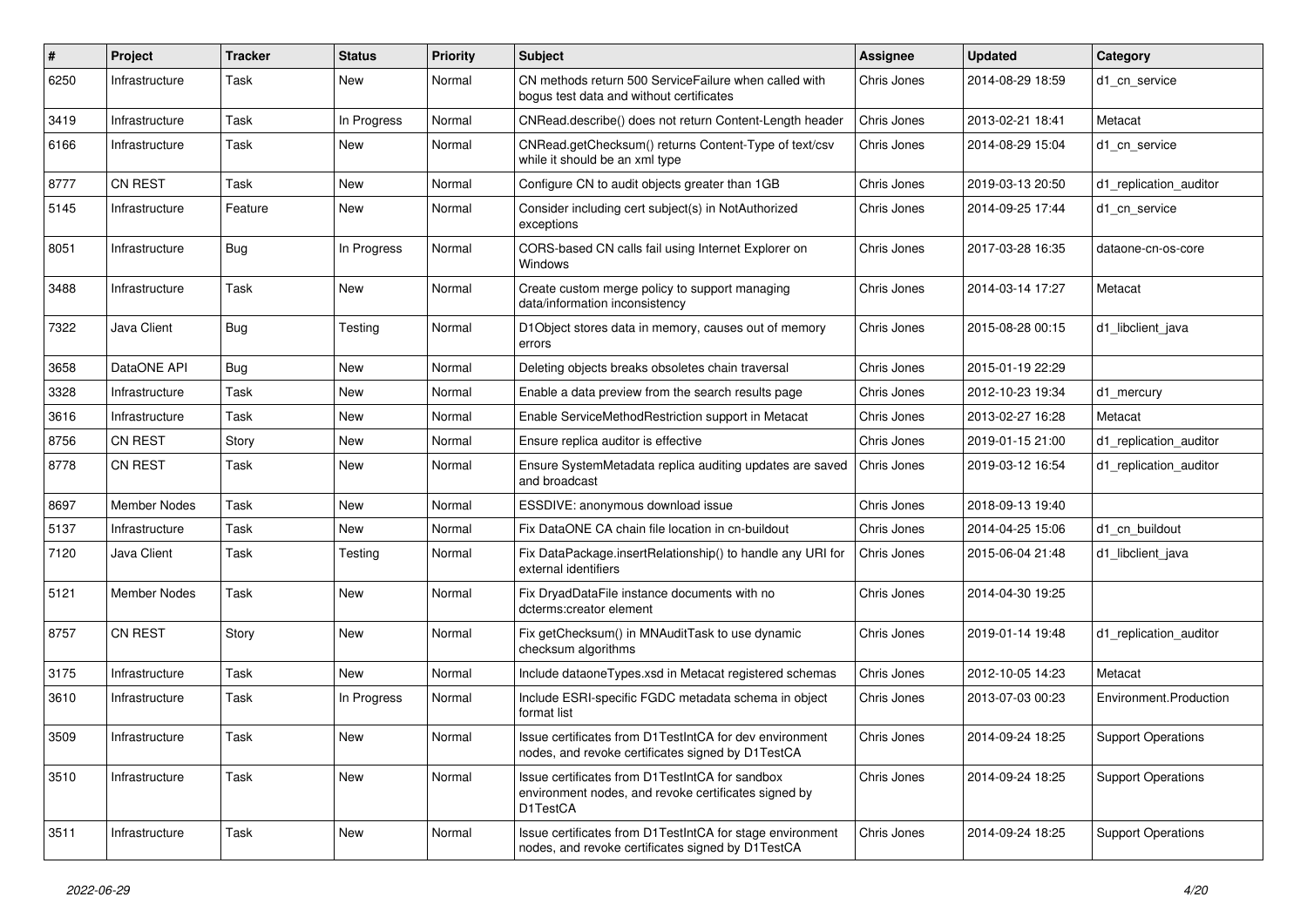| $\#$ | Project             | <b>Tracker</b> | <b>Status</b> | <b>Priority</b> | <b>Subject</b>                                                                                               | Assignee      | <b>Updated</b>   | Category                  |
|------|---------------------|----------------|---------------|-----------------|--------------------------------------------------------------------------------------------------------------|---------------|------------------|---------------------------|
| 2411 | Infrastructure      | <b>Bug</b>     | In Progress   | Normal          | knb MNs and CNs allow self-signed certificates to connect                                                    | Chris Jones   | 2014-10-01 22:22 | Environment.Development   |
| 4136 | Infrastructure      | Task           | In Progress   | Normal          | Make cosmetic changes to the distribution map                                                                | Chris Jones   | 2014-03-31 17:41 | d1 dashboard              |
| 3980 | <b>Member Nodes</b> | Task           | New           | Normal          | Missing content                                                                                              | Chris Jones   | 2013-09-25 21:48 |                           |
| 3700 | Infrastructure      | Bug            | New           | Normal          | MNodeService.replicate will not request new object if<br>existing on MN                                      | Chris Jones   | 2015-01-06 19:43 | Metacat                   |
| 4125 | Infrastructure      | Task           | <b>New</b>    | Normal          | Mock up an informational section of the Member Node detail<br>view                                           | Chris Jones   | 2014-03-31 17:41 | d1 dashboard              |
| 2896 | Infrastructure      | Task           | <b>New</b>    | Normal          | Modify the admin DN in createObjectformat script per<br>environment                                          | Chris Jones   | 2012-10-05 14:23 | d1 cn buildout            |
| 4211 | Infrastructure      | Bug            | New           | Normal          | Potential race condition between archive and replication                                                     | Chris Jones   | 2014-09-25 17:19 | d1_cn_service             |
| 4714 | Infrastructure      | Task           | In Progress   | Normal          | Refresh client certificate for MN urn:node:TFRI                                                              | Chris Jones   | 2014-09-24 18:14 | Environment.Production    |
| 4715 | Infrastructure      | Task           | In Progress   | Normal          | Refresh client certificate for urn:node:CLOAKN                                                               | Chris Jones   | 2014-09-24 18:14 |                           |
| 4716 | Infrastructure      | Task           | In Progress   | Normal          | refresh client certificate for urn:node:DRYAD                                                                | Chris Jones   | 2014-09-24 18:14 | Environment.Production    |
| 3864 | Infrastructure      | Task           | In Progress   | Normal          | Release CCI 1.2.1 Features                                                                                   | Chris Jones   | 2013-09-12 20:04 | Environment.Production    |
| 4719 | Infrastructure      | Task           | In Progress   | Normal          | Replace CN client certificate                                                                                | Chris Jones   | 2014-09-24 18:14 | Environment.Production    |
| 8640 | Infrastructure      | Bug            | <b>New</b>    | Normal          | Replication includes "down" nodes as replication targets                                                     | Chris Jones   | 2018-07-04 11:29 | d1_replication            |
| 8639 | Infrastructure      | Story          | <b>New</b>    | Normal          | Replication performance is too slow to service demand                                                        | Chris Jones   | 2018-07-04 11:18 | d1 replication            |
| 5449 | <b>Member Nodes</b> | Task           | In Progress   | Normal          | Resolve resource map issues for LTER-Europe                                                                  | Chris Jones   | 2014-06-20 17:59 |                           |
| 6394 | Infrastructure      | Task           | New           | Normal          | Resolve SSL certificate connection errors for UNM Epscor<br>Tier 4 MN in development                         | Chris Jones   | 2014-09-18 18:39 | <b>Support Operations</b> |
| 7498 | Search UI           | Task           | In Progress   | Normal          | Search UI deployments need to be automated                                                                   | Chris Jones   | 2015-11-21 00:36 | MetacatUI                 |
| 8776 | <b>CN REST</b>      | Task           | New           | Normal          | Set valid replica status to completed                                                                        | Chris Jones   | 2019-03-12 15:57 | d1_replication_auditor    |
| 7466 | Infrastructure      | Task           | In Progress   | Normal          | Some objects not accessible on the CN via REST API                                                           | Chris Jones   | 2015-11-05 16:11 | Metacat                   |
| 4200 | Infrastructure      | Task           | <b>New</b>    | Normal          | Update replication.properties with metacat database<br>password after upgrade before starting process daemon | Chris Jones   | 2013-12-11 20:34 | Environment.Production    |
| 6843 | Infrastructure      | Task           | In Progress   | Normal          | Update the prov instance of the RdfXmlSubprocessor to<br>index renamed and inverse provenance properties     | Chris Jones   | 2017-03-28 16:16 | d1 indexer                |
| 7389 | Java Client         | Task           | Testing       | Normal          | V2 D1Object fails to download V1 content                                                                     | Chris Jones   | 2015-09-28 17:50 | d1 libclient java         |
| 5122 | <b>Member Nodes</b> | Task           | <b>New</b>    | Normal          | Verify/update information in TFRI's node registration                                                        | Chris Jones   | 2014-04-18 16:51 |                           |
| 7601 | Infrastructure      | Bug            | New           | High            | CN checksum inconsistencies                                                                                  | Dave Vieglais | 2016-01-26 19:29 |                           |
| 8824 | Infrastructure      | Task           | In Progress   | High            | Install Apache 2.4.39 and disable TLSv1.3 on CNs                                                             | Dave Vieglais | 2019-06-19 12:11 |                           |
| 8823 | Infrastructure      | Story          | <b>New</b>    | High            | Recent Apache and OpenSSL combinations break<br>connectivity on Ubuntu 18.04                                 | Dave Vieglais | 2019-06-19 02:43 |                           |
| 393  | Requirements        | Requirement    | New           | High            | (Requirement) Access control rule evaluation must be highly<br>scalable and responsive.                      | Dave Vieglais | 2010-09-06 20:27 | Requirement               |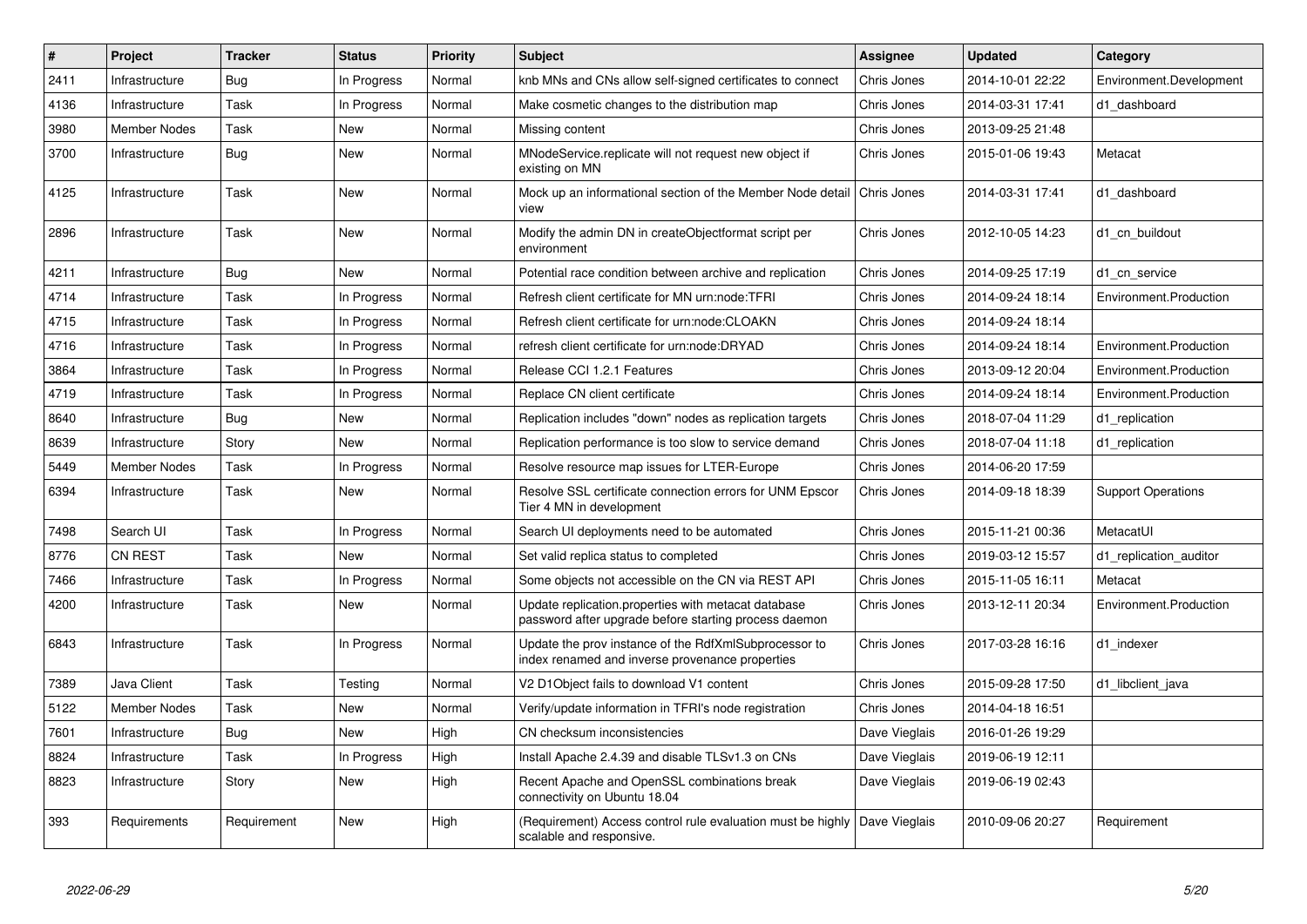| $\#$ | Project      | <b>Tracker</b> | <b>Status</b> | <b>Priority</b> | <b>Subject</b>                                                                                                                                         | <b>Assignee</b> | <b>Updated</b>   | Category       |
|------|--------------|----------------|---------------|-----------------|--------------------------------------------------------------------------------------------------------------------------------------------------------|-----------------|------------------|----------------|
| 764  | Requirements | Requirement    | New           | High            | (Requirement) Authentication and access control should be<br>consistently available                                                                    | Dave Vieglais   | 2010-09-06 20:32 | Requirement    |
| 763  | Requirements | Requirement    | New           | High            | (Requirement) Authentication and authorization services are<br>geographically replicated                                                               | Dave Vieglais   | 2010-09-06 20:52 | Requirement    |
| 772  | Requirements | Requirement    | New           | High            | (Requirement) Authentication services should be compatible   Dave Vieglais<br>with existing infrastructure and applications                            |                 | 2010-08-11 07:54 | Requirement    |
| 777  | Requirements | Requirement    | New           | High            | (Requirement) Authorization rules should support common<br>permission levels                                                                           | Dave Vieglais   | 2010-09-06 20:49 | Requirement    |
| 769  | Requirements | Requirement    | New           | High            | (Requirement) Authorization should support critical roles,<br>such as curators and system administrators                                               | Dave Vieglais   | 2010-09-06 03:02 | Requirement    |
| 770  | Requirements | Requirement    | New           | High            | (Requirement) Authorization system should be able to<br>express the pseudo-principal concepts like 'public'                                            | Dave Vieglais   | 2010-08-11 00:41 | Requirement    |
| 820  | Requirements | Requirement    | New           | High            | (Requirement) Common API for authentication and<br>authorization operations                                                                            | Dave Vieglais   | 2010-09-06 21:23 | Requirement    |
| 390  | Requirements | Requirement    | New           | High            | (Requirement) Consistent mechanism for identifying users                                                                                               | Dave Vieglais   | 2010-09-06 20:50 | Requirement    |
| 391  | Requirements | Requirement    | New           | High            | (Requirement) Enable different classes of users<br>commensurate with their roles.                                                                      | Dave Vieglais   | 2010-09-06 20:51 | Requirement    |
| 384  | Requirements | Requirement    | New           | High            | (Requirement) Enable efficient mechanisms for users to<br>discover content                                                                             | Dave Vieglais   | 2010-09-06 03:58 | d1_common_java |
| 392  | Requirements | Requirement    | New           | High            | (Requirement) Identity and access control should be<br>interoperable across datanets                                                                   | Dave Vieglais   | 2010-09-06 20:31 | Requirement    |
| 768  | Requirements | Requirement    | New           | High            | (Requirement) Need default authz policies that resolve<br>problems associated with inaccessible principals                                             | Dave Vieglais   | 2010-08-11 00:34 | Requirement    |
| 822  | Requirements | Requirement    | New           | High            | (Requirement) Object access and manipulation should be<br>responsive                                                                                   | Dave Vieglais   | 2010-09-06 20:27 | d1_common_java |
| 821  | Requirements | Requirement    | New           | High            | (Requirement) Sponsor required functionality                                                                                                           | Dave Vieglais   | 2010-09-06 03:28 | d1_common_java |
| 318  | Requirements | Requirement    | New           | High            | (Requirement) Sponsor required Y1 functionality                                                                                                        | Dave Vieglais   | 2010-09-06 03:24 | d1 common java |
| 795  | Requirements | Requirement    | New           | High            | (Requirement) System must support revocation of user<br>permissions                                                                                    | Dave Vieglais   | 2010-08-29 20:45 | Requirement    |
| 411  | Requirements | Requirement    | New           | High            | (Requirement) The infrastructure must survive destruction of<br>one or more data storage nodes                                                         | Dave Vieglais   | 2010-09-06 03:10 | d1_common_java |
| 765  | Requirements | Requirement    | New           | High            | (Requirement) Tools can access an API for authn and authz                                                                                              | Dave Vieglais   | 2010-09-06 20:30 | Requirement    |
| 762  | Requirements | Requirement    | New           | High            | (Requirement) User identities can be derived from existing<br>institutional directory services                                                         | Dave Vieglais   | 2010-09-06 03:01 | Requirement    |
| 771  | Requirements | Requirement    | New           | High            | (Requirement) User identities should have simple string<br>serializations that express both the user identity and<br>namespace from which it is drawn  | Dave Vieglais   | 2010-09-06 03:12 | Requirement    |
| 761  | Requirements | Requirement    | New           | High            | (Requirement) Users can specify authorization rules for data   Dave Vieglais<br>objects, science metadata objects, and process artifacts<br>separately |                 | 2010-09-06 03:06 | Requirement    |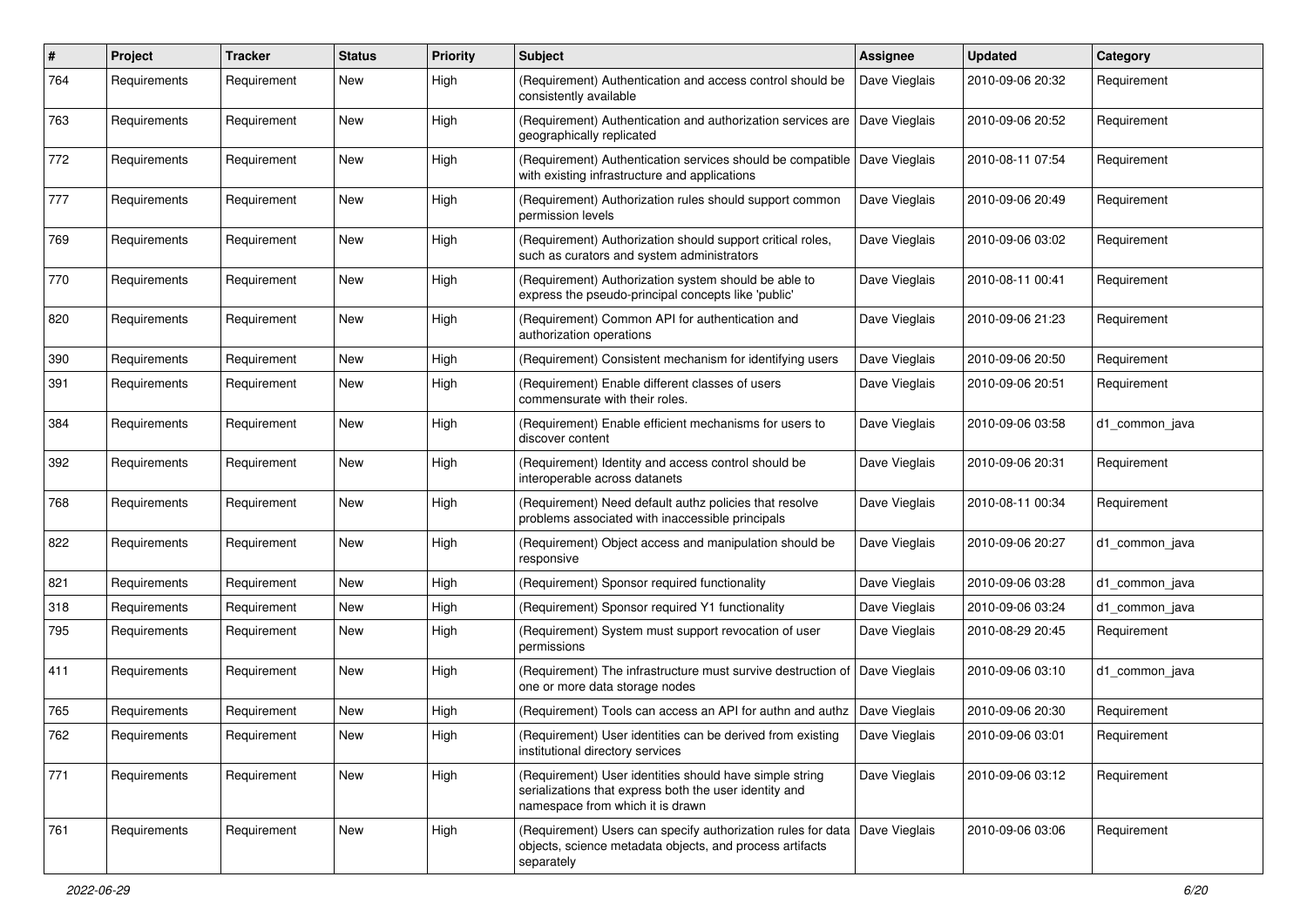| #    | Project                 | <b>Tracker</b> | <b>Status</b> | <b>Priority</b> | <b>Subject</b>                                                                                                                                             | <b>Assignee</b> | <b>Updated</b>   | Category                  |
|------|-------------------------|----------------|---------------|-----------------|------------------------------------------------------------------------------------------------------------------------------------------------------------|-----------------|------------------|---------------------------|
| 767  | Requirements            | Requirement    | New           | High            | (Requirement) Users need to be able to express embargo<br>rules for data                                                                                   | Dave Vieglais   | 2010-08-11 00:16 | Requirement               |
| 766  | Requirements            | Requirement    | New           | High            | (Requirement) Users should be able to easily assign proxy<br>privileges to other users and to systems acting on their<br>behalf for limited time durations | Dave Vieglais   | 2010-08-11 00:11 | Requirement               |
| 8076 | Infrastructure          | <b>Bug</b>     | <b>New</b>    | High            | sysmeta can not be retrieved for some objects                                                                                                              | Dave Vieglais   | 2017-04-22 01:54 | dataone-cn-rest-service   |
| 8195 | Infrastructure          | <b>Bug</b>     | In Progress   | High            | Tomcat out of memory error                                                                                                                                 | Dave Vieglais   | 2017-12-26 20:01 |                           |
| 3878 | Infrastructure          | Task           | New           | Normal          | 4.2.1.1 Missing and Out-of-Date Documentation                                                                                                              | Dave Vieglais   | 2014-09-24 18:27 |                           |
| 3881 | Infrastructure          | Task           | New           | Normal          | 4.2.1.4 Definition of Verified User Lacking                                                                                                                | Dave Vieglais   | 2014-09-24 18:27 | Documentation             |
| 8236 | Infrastructure          | Task           | <b>New</b>    | Normal          | Acquire ORCID API key under KU membership                                                                                                                  | Dave Vieglais   | 2018-01-09 02:21 |                           |
| 2344 | Infrastructure          | Task           | New           | Normal          | Add category for Ben's style sheets in Redmine                                                                                                             | Dave Vieglais   | 2012-02-15 17:45 | <b>Support Operations</b> |
| 7181 | <b>Python Libraries</b> | Task           | In Progress   | Normal          | add d1 libclient python implementation                                                                                                                     | Dave Vieglais   | 2016-04-21 22:37 | d1_libclient_python       |
| 3807 | Infrastructure          | Task           | New           | Normal          | Add documentation for Types. Query Engine Description                                                                                                      | Dave Vieglais   | 2014-10-02 17:21 | Documentation             |
| 4102 | Infrastructure          | Task           | <b>New</b>    | Normal          | Add expiration policy for CNCore.reserveldentifier()                                                                                                       | Dave Vieglais   | 2014-10-02 17:21 | Documentation             |
| 7859 | Infrastructure          | Story          | <b>New</b>    | Normal          | Add formatID for the STL 3d model file format                                                                                                              | Dave Vieglais   | 2018-01-17 19:04 |                           |
| 2540 | Infrastructure          | Feature        | In Progress   | Normal          | add generate dentifier() method to MNStorage API                                                                                                           | Dave Vieglais   | 2014-10-02 17:54 | Documentation             |
| 8804 | Infrastructure          | Task           | New           | Normal          | Add Idap backup config to cn os-core                                                                                                                       | Dave Vieglais   | 2019-05-21 12:32 | dataone-cn-os-core        |
| 7137 | Python GMN              | Task           | Testing       | Normal          | Add support for V2 urls                                                                                                                                    | Dave Vieglais   | 2016-03-25 01:27 |                           |
| 7427 | <b>Python Libraries</b> | Task           | New           | Normal          | adjust API signatures in python libraries                                                                                                                  | Dave Vieglais   | 2016-03-25 01:11 | d1 libclient python       |
| 8747 | Infrastructure          | Task           | New           | Normal          | Adjust package configuration to persist changes between<br>updates                                                                                         | Dave Vieglais   | 2018-11-16 17:32 |                           |
| 4053 | Infrastructure          | Task           | In Progress   | Normal          | Architect OPeNDAP MN                                                                                                                                       | Dave Vieglais   | 2013-10-06 20:11 | mn.OPeNDAP                |
| 6754 | Infrastructure          | Task           | <b>New</b>    | Normal          | Architecture API loose ends                                                                                                                                | Dave Vieglais   | 2015-01-13 18:54 | Architecture Design       |
| 3518 | Member Nodes            | Task           | New           | Normal          | Arctos: New MN discussion                                                                                                                                  | Dave Vieglais   | 2013-01-25 18:27 |                           |
| 8235 | Infrastructure          | Task           | <b>New</b>    | Normal          | Arrange with KU library to make use of ORCID membership<br>to support DataONE authentication                                                               | Dave Vieglais   | 2018-01-09 02:01 |                           |
| 2464 | Infrastructure          | Task           | <b>New</b>    | Normal          | Authentication - no space after comma in subjects                                                                                                          | Dave Vieglais   | 2014-10-02 17:21 | Documentation             |
| 2466 | Infrastructure          | Task           | <b>New</b>    | Normal          | Authentication - Remove references to Principal                                                                                                            | Dave Vieglais   | 2014-10-02 17:21 | Documentation             |
| 2465 | Infrastructure          | Task           | <b>New</b>    | Normal          | Authentication - Remove TODO about selecting format for<br>principal name                                                                                  | Dave Vieglais   | 2014-10-02 17:21 | Documentation             |
| 3063 | Infrastructure          | Task           | New           | Normal          | Change Mutability of Metadata documentation                                                                                                                | Dave Vieglais   | 2014-09-24 18:27 | Documentation             |
| 2488 | Infrastructure          | Story          | New           | Normal          | Changing the authoritativeMembernode will require all<br>replica's systemMetadata be updated                                                               | Dave Vieglais   | 2018-01-17 20:39 | d1_synchronization        |
| 4722 | Infrastructure          | Task           | New           | Normal          | Clarify permissions for CN                                                                                                                                 | Dave Vieglais   | 2014-10-02 17:21 |                           |
| 2342 | Infrastructure          | Task           | New           | Normal          | CNCore.reserveldentifier() - Update REST description                                                                                                       | Dave Vieglais   | 2014-10-02 17:21 | Documentation             |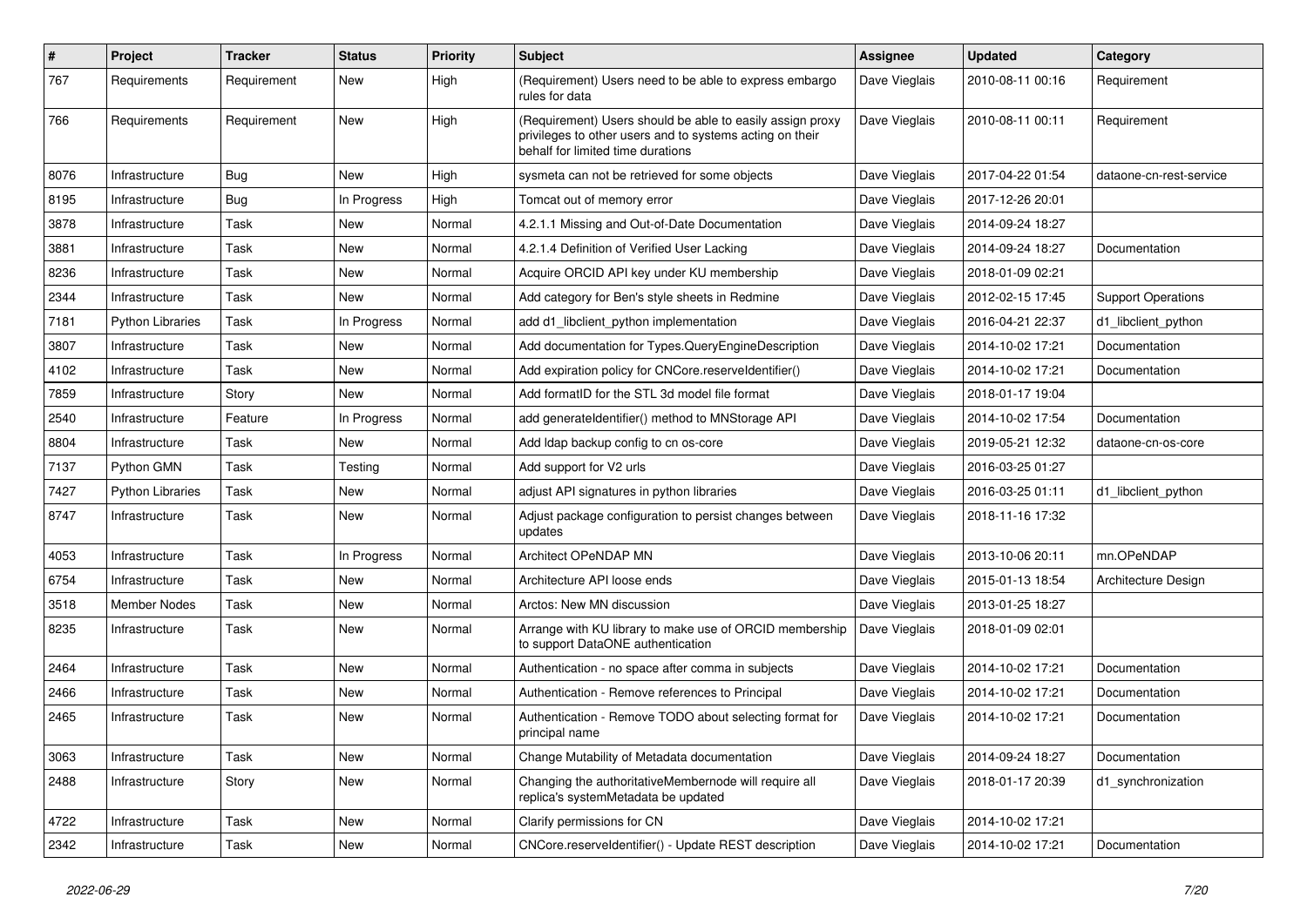| #    | Project             | <b>Tracker</b> | <b>Status</b> | <b>Priority</b> | <b>Subject</b>                                                                    | Assignee      | <b>Updated</b>   | Category                      |
|------|---------------------|----------------|---------------|-----------------|-----------------------------------------------------------------------------------|---------------|------------------|-------------------------------|
| 6392 | Infrastructure      | Decision       | New           | Normal          | CN getChecksum REST API design review                                             | Dave Vieglais | 2014-09-18 17:09 | Requirement                   |
| 3314 | Infrastructure      | Task           | New           | Normal          | CNRead.getQueryEngineDescription() - REST URL                                     | Dave Vieglais | 2014-10-02 17:21 | Documentation                 |
| 3315 | Infrastructure      | Task           | New           | Normal          | CNRead.query() - POST in addition to GET                                          | Dave Vieglais | 2014-10-02 17:21 | Documentation                 |
| 2394 | Infrastructure      | Task           | New           | Normal          | CNRead.search() - solr / SOLR                                                     | Dave Vieglais | 2014-10-02 17:21 | Documentation                 |
| 2131 | Infrastructure      | Task           | New           | Normal          | CNRegister.updateNodeCapabilities() - nodeid -> nodeld                            | Dave Vieglais | 2014-10-02 17:21 |                               |
| 2054 | Infrastructure      | Task           | New           | Normal          | CNReplication.setReplicationPolicy(),<br>updateReplicationMetadata()              | Dave Vieglais | 2014-10-02 17:21 | Documentation                 |
| 2475 | Infrastructure      | Task           | <b>New</b>    | Normal          | CNReplication.setReplicationStatus() - How to represent<br>null                   | Dave Vieglais | 2014-10-02 17:21 | Documentation                 |
| 3411 | Member Nodes        | Task           | New           | Normal          | Collate documents of relevance to MN deployment and<br>operation                  | Dave Vieglais | 2012-12-01 18:33 |                               |
| 3974 | Infrastructure      | Task           | New           | Normal          | Complete agenda for meeting                                                       | Dave Vieglais | 2013-09-11 20:59 |                               |
| 1227 | Infrastructure      | Task           | New           | Normal          | configure Hudson to build Mercury for deployment to a CN                          | Dave Vieglais | 2011-01-13 15:16 | d1_mercury                    |
| 8237 | Infrastructure      | Task           | New           | Normal          | Configure production environment to use new API key<br>under KU ORCID membership  | Dave Vieglais | 2018-01-09 02:21 | Authentication, Authorization |
| 8038 | Infrastructure      | Story          | In Progress   | Normal          | connect logging output to a log analysis tool                                     | Dave Vieglais | 2018-01-17 18:52 | d1_synchronization            |
| 7358 | Infrastructure      | Story          | In Progress   | Normal          | ContactSubject on NodeList must be valid D1 Idap entry                            | Dave Vieglais | 2016-12-21 09:05 | Authentication, Authorization |
| 4068 | Member Nodes        | Task           | New           | Normal          | Coordinate discussions for biodiversity data in DataONE<br>with TDWG participants | Dave Vieglais | 2016-06-17 19:31 |                               |
| 6513 | Infrastructure      | Story          | New           | Normal          | Create a Local Cache of all Membernode log records on the<br>single master CN     | Dave Vieglais | 2018-01-17 19:49 | d1_log_aggregation            |
| 7103 | Member Nodes        | Task           | <b>New</b>    | Normal          | Create a new test certificate for mnStagePISCO                                    | Dave Vieglais | 2015-05-14 18:29 |                               |
| 725  | Infrastructure      | Story          | In Progress   | Normal          | Create Authentication and Access control design<br>specifications                 | Dave Vieglais | 2018-01-17 20:52 | Documentation                 |
| 4704 | Infrastructure      | Task           | New           | Normal          | Create a view of MN holdings from a CN perspective                                | Dave Vieglais | 2014-04-09 15:33 |                               |
| 7138 | Python GMN          | Task           | Testing       | Normal          | Create new view functions                                                         | Dave Vieglais | 2016-03-25 01:27 |                               |
| 7166 | OGC-Slender<br>Node | Story          | New           | Normal          | Create ORE document for an NODC data package                                      | Dave Vieglais | 2015-06-08 18:50 |                               |
| 7102 | Member Nodes        | Task           | In Progress   | Normal          | Create test server certificate for test.piscoweb.org                              | Dave Vieglais | 2015-05-14 18:28 |                               |
| 8161 | Infrastructure      | Bug            | New           | Normal          | d1-processing Out of Memory Error                                                 | Dave Vieglais | 2018-02-20 16:19 | d1_process_daemon             |
| 8634 | Member Nodes        | Story          | New           | Normal          | DAAC: Testing & Development                                                       | Dave Vieglais | 2018-07-02 14:55 |                               |
| 4188 | Infrastructure      | Story          | In Progress   | Normal          | dataone Exception definition and implementation requires<br>clarification         | Dave Vieglais | 2018-01-17 20:05 | d1_schemas                    |
| 2660 | Infrastructure      | Task           | New           | Normal          | Deciding on a key size for D1 certs                                               | Dave Vieglais | 2014-10-02 17:21 | Documentation                 |
| 5141 | Infrastructure      | Story          | In Progress   | Normal          | Describe the mn.updateSystemMetadata behavior in use<br>case document             | Dave Vieglais | 2018-01-17 19:58 | Documentation                 |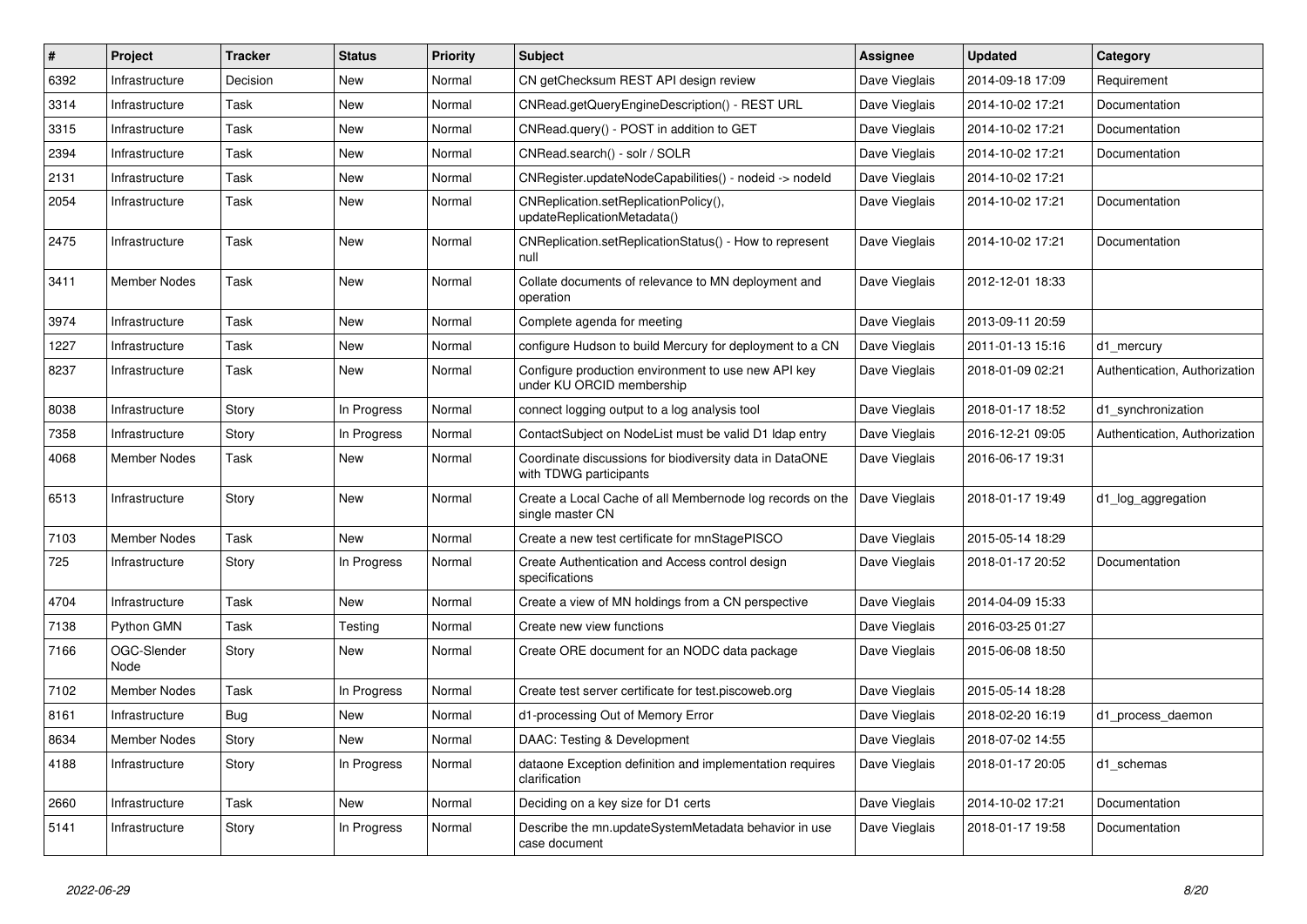| #    | Project                 | <b>Tracker</b> | <b>Status</b> | <b>Priority</b> | <b>Subject</b>                                                                                                        | Assignee      | <b>Updated</b>   | Category                      |
|------|-------------------------|----------------|---------------|-----------------|-----------------------------------------------------------------------------------------------------------------------|---------------|------------------|-------------------------------|
| 2123 | Infrastructure          | Task           | <b>New</b>    | Normal          | Description of serialVersion                                                                                          | Dave Vieglais | 2014-10-02 17:21 | Documentation                 |
| 2944 | Infrastructure          | Story          | <b>New</b>    | Normal          | Design and implement a MN kill switch mechanism                                                                       | Dave Vieglais | 2018-01-17 20:30 | <b>Support Operations</b>     |
| 2169 | Infrastructure          | Task           | In Progress   | Normal          | Design content and layout for status page                                                                             | Dave Vieglais | 2012-03-14 20:40 | d1_monitor                    |
| 7155 | OGC-Slender<br>Node     | Task           | New           | Normal          | Design the connector, including sources of key information                                                            | Dave Vieglais | 2015-06-05 11:42 |                               |
| 7146 | OGC-Slender<br>Node     | Story          | In Progress   | Normal          | Determine formatId for content retrievable from NODC<br>services                                                      | Dave Vieglais | 2015-06-05 13:37 |                               |
| 7148 | OGC-Slender<br>Node     | Task           | In Progress   | Normal          | Determine formatId for science metadata                                                                               | Dave Vieglais | 2015-09-22 16:27 |                               |
| 2688 | Infrastructure          | Task           | New           | Normal          | Develop guidelines for how Subject entries are handled -<br>creation, normalization, comparison                       | Dave Vieglais | 2014-09-24 18:27 | Documentation                 |
| 7559 | Infrastructure          | Story          | New           | Normal          | Develop plan for securing application passwords in the CN<br>stack                                                    | Dave Vieglais | 2018-01-17 19:34 | Architecture Design           |
| 8780 | Infrastructure          | Feature        | New           | Normal          | Develop support for DataCite 4.0 and 4.1 and 4.2                                                                      | Dave Vieglais | 2019-03-30 20:38 | d1_indexer                    |
| 7176 | Infrastructure          | Task           | New           | Normal          | Develop textual documentation for certificate management                                                              | Dave Vieglais | 2015-06-10 01:33 | Documentation                 |
| 7177 | Infrastructure          | Task           | New           | Normal          | Develop video documentation for certificate management                                                                | Dave Vieglais | 2015-06-10 01:33 | Documentation                 |
| 6167 | Infrastructure          | Task           | New           | Normal          | Docs for CNRead.search() say "SOLR" in capital but actual<br>API expects "solr" in lower case                         | Dave Vieglais | 2014-10-02 17:21 | Documentation                 |
| 8238 | Infrastructure          | Task           | <b>New</b>    | Normal          | Document contacts and procedure for using KU ORCID<br>membership API key                                              | Dave Vieglais | 2018-01-09 02:22 | Authentication, Authorization |
| 2033 | Infrastructure          | Task           | <b>New</b>    | Normal          | Document hardware / CN administrators and their contact<br>info                                                       | Dave Vieglais | 2014-09-24 18:29 | Management                    |
| 3308 | Infrastructure          | Task           | New           | Normal          | Document the process for removing content contributed<br>from a specific member node and/or the entire member<br>node | Dave Vieglais | 2014-03-14 18:29 | <b>Support Operations</b>     |
| 2030 | Infrastructure          | Task           | New           | Normal          | Document the structure and interconnections of VM host<br>hardware at UNM                                             | Dave Vieglais | 2014-09-24 18:29 | Hardware                      |
| 2028 | Infrastructure          | Task           | New           | Normal          | Document VM specifications for CNs                                                                                    | Dave Vieglais | 2014-09-24 18:29 | Management                    |
| 2029 | Infrastructure          | Task           | <b>New</b>    | Normal          | Document VM specifications for replication MNs                                                                        | Dave Vieglais | 2014-09-24 18:29 | Management                    |
| 8109 | Infrastructure          | Story          | New           | Normal          | Does authentication token need to include group<br>information?                                                       | Dave Vieglais | 2018-01-17 18:45 | Authentication, Authorization |
| 8367 | Infrastructure          | Story          | <b>New</b>    | Normal          | Duplicate jenkins jobs from UNM to UCSB                                                                               | Dave Vieglais | 2019-01-22 19:25 | <b>Support Operations</b>     |
| 7169 | OGC-Slender<br>Node     | Task           | New           | Normal          | Enable tracking of obsoletes / obsoleted by for data objects                                                          | Dave Vieglais | 2015-06-08 19:01 |                               |
| 7298 | <b>Python Libraries</b> | Bug            | New           | Normal          | escapeQueryTerm should be a module method not a class<br>method                                                       | Dave Vieglais | 2015-08-18 15:06 | d1_libclient_python           |
| 7170 | OGC-Slender<br>Node     | Story          | New           | Normal          | Evaluate the feasibility of extracting provenance information<br>from the journal.txt document                        | Dave Vieglais | 2015-06-08 21:28 |                               |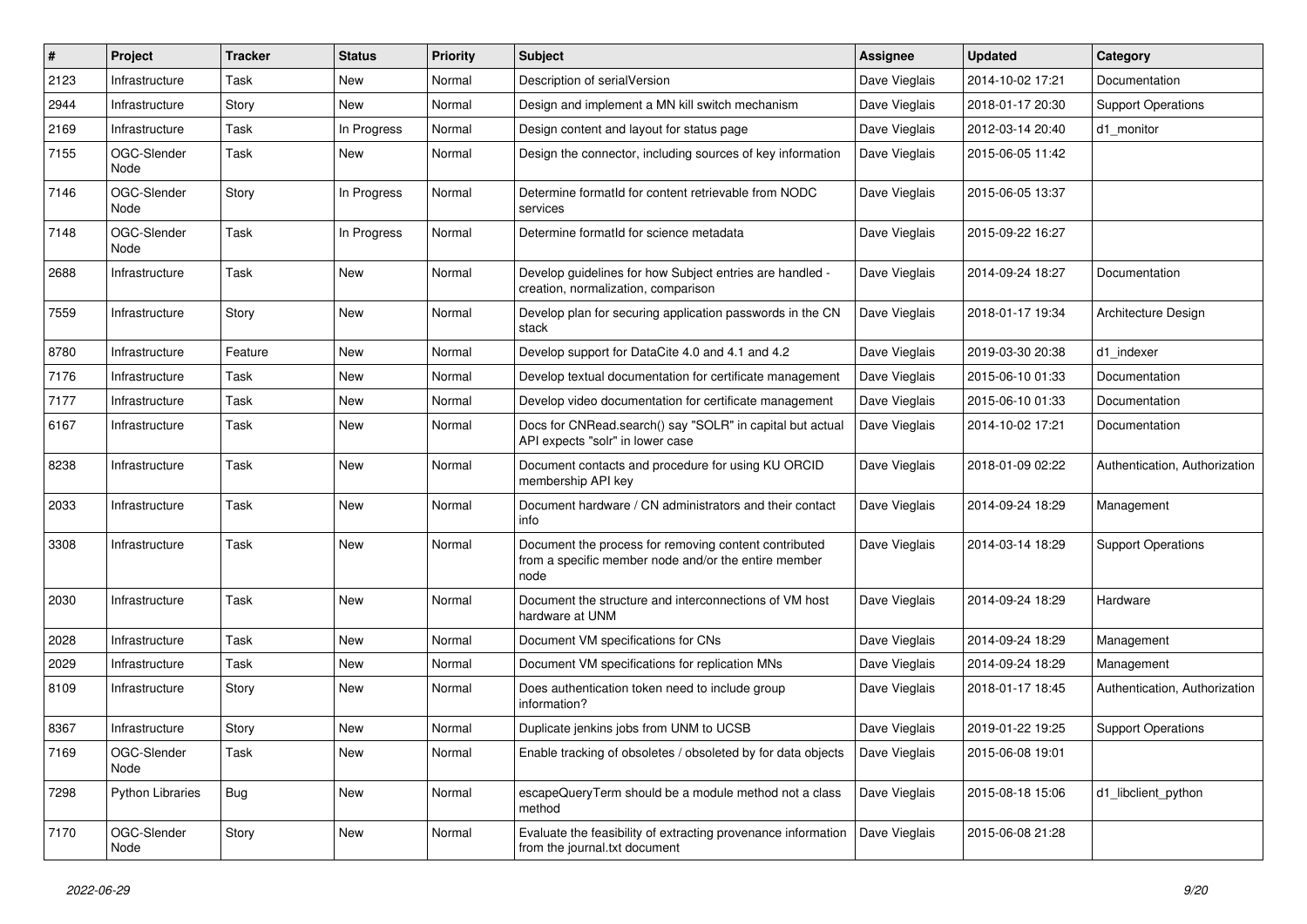| #    | Project             | <b>Tracker</b> | <b>Status</b> | <b>Priority</b> | <b>Subject</b>                                                                                   | Assignee      | <b>Updated</b>   | Category                  |
|------|---------------------|----------------|---------------|-----------------|--------------------------------------------------------------------------------------------------|---------------|------------------|---------------------------|
| 2794 | Infrastructure      | Task           | New           | Normal          | Exceptions: Remove unsupported exception serializations<br>and add "header serialization"        | Dave Vieglais | 2014-10-02 17:21 | Documentation             |
| 7127 | DataONE API         | Task           | New           | Normal          | Finalize CNAuthentication interface                                                              | Dave Vieglais | 2015-05-21 19:31 | api documentation         |
| 8749 | <b>CN REST</b>      | Story          | New           | Normal          | Fix log aggregation events from the CN without associated<br>CN IPs                              | Dave Vieglais | 2019-05-01 22:25 |                           |
| 8847 | Member Nodes        | MNDeployment   | In Review     | Normal          | Freshwater Research and Environmental Database<br>(IGBFRED)                                      | Dave Vieglais | 2019-10-17 19:23 |                           |
| 7151 | OGC-Slender<br>Node | Story          | In Progress   | Normal          | Generate system metadata for content                                                             | Dave Vieglais | 2015-06-08 18:58 |                           |
| 7168 | OGC-Slender<br>Node | Task           | <b>New</b>    | Normal          | Generate system metadata for data objects                                                        | Dave Vieglais | 2015-06-08 18:59 |                           |
| 7167 | OGC-Slender<br>Node | Task           | New           | Normal          | Generate system metadata for science metadata                                                    | Dave Vieglais | 2015-06-08 18:58 |                           |
| 4730 | <b>Member Nodes</b> | MNDeployment   | Testing       | Normal          | Global Biodiversity Information Facility                                                         | Dave Vieglais | 2018-09-26 19:45 |                           |
| 7716 | Infrastructure      | Story          | In Progress   | Normal          | How to facilitate resubmission of sync Failures?                                                 | Dave Vieglais | 2018-01-17 19:22 | d1_synchronization        |
| 3810 | Infrastructure      | Task           | New           | Normal          | Identify and setup location for user oriented operational<br>docs                                | Dave Vieglais | 2014-09-24 18:27 | <b>Support Operations</b> |
| 1442 | DataONE API         | Task           | <b>New</b>    | Normal          | Identify monitoring and logging use cases and requirements                                       | Dave Vieglais | 2015-01-19 23:06 |                           |
| 1443 | DataONE API         | Task           | New           | Normal          | Identify operational requirements for monitoring and logging                                     | Dave Vieglais | 2015-01-19 23:06 |                           |
| 8035 | Member Nodes        | MNDeployment   | Operational   | Normal          | IEDA_EarthChem Library (Interdisciplinary Earth Data<br>Alliance)                                | Dave Vieglais | 2019-05-06 14:25 |                           |
| 8704 | Member Nodes        | MNDeployment   | Operational   | Normal          | IEDA_Marine-Geo Digital Library (Interdisciplinary Earth<br>Data Alliance)                       | Dave Vieglais | 2019-05-14 13:47 |                           |
| 8721 | Member Nodes        | MNDeployment   | Operational   | Normal          | IEDA_US Antarctic Program Data Center (Interdisciplinary<br>Earth Data Alliance)                 | Dave Vieglais | 2019-05-14 13:46 |                           |
| 7149 | OGC-Slender<br>Node | Story          | Testing       | Normal          | Implement mechanism to retrieve a list of objects available<br>from repository                   | Dave Vieglais | 2015-06-05 13:37 |                           |
| 7199 | Python GMN          | Task           | New           | Normal          | Implement support for token authentication approach                                              | Dave Vieglais | 2016-03-25 01:27 |                           |
| 7767 | Infrastructure      | Task           | New           | Normal          | In DataONE search results, move map display to map<br>extent                                     | Dave Vieglais | 2016-05-04 18:31 |                           |
| 3512 | Infrastructure      | Task           | <b>New</b>    | Normal          | Issue production client certificates for<br>mn-{ucsb orc unm}-2.dataone.org replica target nodes | Dave Vieglais | 2013-01-23 16:34 | Environment.Production    |
| 8771 | <b>CN REST</b>      | Story          | New           | Normal          | Issue with LDAP when updating `nodeReplicationPolicy`                                            | Dave Vieglais | 2019-03-05 19:43 | d1_cn_rest                |
| 8213 | <b>Member Nodes</b> | Story          | New           | Normal          | KUBI node is not responding as a MN                                                              | Dave Vieglais | 2017-11-06 22:18 |                           |
| 3108 | Infrastructure      | Task           | New           | Normal          | lastHarvested date is always equal to the current time.                                          | Dave Vieglais | 2012-07-30 22:11 |                           |
| 8602 | Infrastructure      | Story          | New           | Normal          | Log aggregation and augmentation process mid 2018<br>updates                                     | Dave Vieglais | 2018-06-07 20:49 | d1_log_aggregation        |
| 8603 | Infrastructure      | <b>Bug</b>     | New           | Normal          | log aggregation incorrectly assigning location information                                       | Dave Vieglais | 2018-06-07 20:52 | d1_log_aggregation        |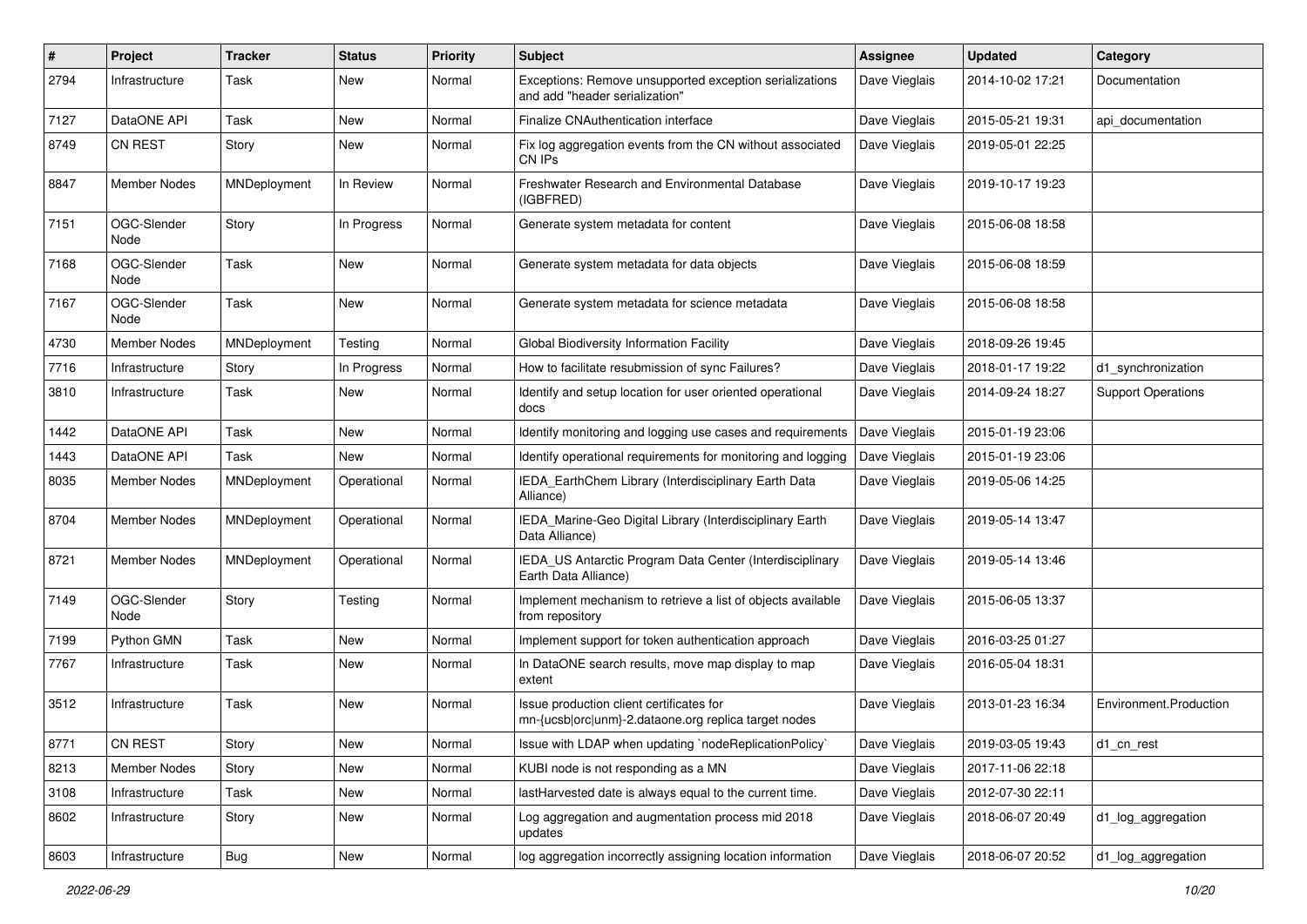| #    | Project        | <b>Tracker</b> | <b>Status</b> | <b>Priority</b> | <b>Subject</b>                                                                                                                       | <b>Assignee</b> | <b>Updated</b>   | Category                  |
|------|----------------|----------------|---------------|-----------------|--------------------------------------------------------------------------------------------------------------------------------------|-----------------|------------------|---------------------------|
| 7688 | Infrastructure | <b>Bug</b>     | New           | Normal          | LogAggregation unable to change BaseURLs upon<br>updateNodeCapabilities notification                                                 | Dave Vieglais   | 2018-01-02 12:02 | d1_log_aggregation        |
| 3185 | Member Nodes   | Task           | In Progress   | Normal          | Make initial contact with FRAMES for participation as a MN                                                                           | Dave Vieglais   | 2012-09-05 02:12 |                           |
| 7605 | Infrastructure | Story          | New           | Normal          | MemberNodes not authorizing CN to harvest log records                                                                                | Dave Vieglais   | 2018-01-17 19:33 | Environment.Production    |
| 7920 | Infrastructure | Story          | In Progress   | Normal          | migrate apache2 authorization rules from 2.2 conforming to<br>2.4                                                                    | Dave Vieglais   | 2018-01-17 18:59 | d1 cn buildout            |
| 8366 | Infrastructure | Story          | New           | Normal          | Migrate jenkins continuous integration from UNM to UCSB                                                                              | Dave Vieglais   | 2019-01-22 19:26 | <b>Support Operations</b> |
| 7279 | Infrastructure | Task           | New           | Normal          | MN implementation documentation - need document<br>management solution                                                               | Dave Vieglais   | 2015-07-28 22:24 | Documentation             |
| 2793 | Infrastructure | Task           | New           | Normal          | MNRead.describe() - Document special requirement of<br>returning D1 exceptions in header                                             | Dave Vieglais   | 2014-10-02 17:21 | Documentation             |
| 4723 | Infrastructure | Task           | New           | Normal          | MN recognition of CN                                                                                                                 | Dave Vieglais   | 2014-10-02 17:21 |                           |
| 2646 | Infrastructure | Task           | New           | Normal          | MNReplication.getReplica() - Add information about<br>CNReplication.isNodeAuthorized()                                               | Dave Vieglais   | 2014-10-02 17:21 | Documentation             |
| 2142 | Infrastructure | Task           | New           | Normal          | MNReplication.getReplica() - include PID in signature                                                                                | Dave Vieglais   | 2014-10-02 17:21 | Documentation             |
| 2826 | Infrastructure | Task           | New           | Normal          | MNStorage.archive() - Permissions                                                                                                    | Dave Vieglais   | 2014-10-02 17:21 | Documentation             |
| 2508 | Infrastructure | Task           | New           | Normal          | MNStorage.delete(), MNStorage.update() - Action must be<br>denied for replicas.                                                      | Dave Vieglais   | 2014-10-02 17:21 | Documentation             |
| 2809 | Infrastructure | Task           | New           | Normal          | MNStorage.update() - Make behavior explicit                                                                                          | Dave Vieglais   | 2014-10-02 17:21 | Documentation             |
| 7139 | Python GMN     | Task           | In Review     | Normal          | modify postgres schema                                                                                                               | Dave Vieglais   | 2016-03-25 01:27 |                           |
| 7838 | DataONE API    | Task           | New           | Normal          | Modify the obsolescence chain process to accommodate<br>the use case where both old and new PIDs are present on<br>the CN for v1 MNs | Dave Vieglais   | 2016-06-29 02:20 |                           |
| 6478 | Infrastructure | Task           | <b>New</b>    | Normal          | move mncheck VM to a different VMhost                                                                                                | Dave Vieglais   | 2014-10-01 20:34 | MNWebChecker              |
| 8108 | Infrastructure | Support        | New           | Normal          | Must determine the state of replication auditing for when<br>replicas on non-functioning MNs are still reported as<br>complete       | Dave Vieglais   | 2017-06-06 17:56 | d1 replication auditor    |
| 3228 | Member Nodes   | MNDeployment   | Operational   | Normal          | NCEI - National Centers for Environmental Information                                                                                | Dave Vieglais   | 2019-07-08 16:28 |                           |
| 2827 | Infrastructure | Task           | In Progress   | Normal          | nesting groups requires schema change*                                                                                               | Dave Vieglais   | 2015-06-25 22:00 | d1 schemas                |
| 3598 | Infrastructure | Task           | New           | Normal          | Node document subject description is a bit unclear                                                                                   | Dave Vieglais   | 2014-10-02 17:21 | Documentation             |
| 4192 | Infrastructure | Task           | In Progress   | Normal          | Notify MN implementations of the discrepancy in exception<br>definition                                                              | Dave Vieglais   | 2014-09-24 18:28 | Management                |
| 6759 | DataONE API    | Story          | New           | Normal          | <b>ObjectFormat Management</b>                                                                                                       | Dave Vieglais   | 2015-01-19 23:17 |                           |
| 7407 | Infrastructure | Story          | In Progress   | Normal          | object formats in the d1_common_java bootstrap list are<br>inconsistent with production                                              | Dave Vieglais   | 2016-03-15 16:49 | d1_indexer                |
| 3067 | Infrastructure | Task           | New           | Normal          | Old DAAC PIDs to archive                                                                                                             | Dave Vieglais   | 2013-01-02 14:14 | mn.Mercury                |
| 3099 | Infrastructure | Decision       | New           | Normal          | ONE-Mercury display of data set citation                                                                                             | Dave Vieglais   | 2012-07-23 21:24 | d1_mercury                |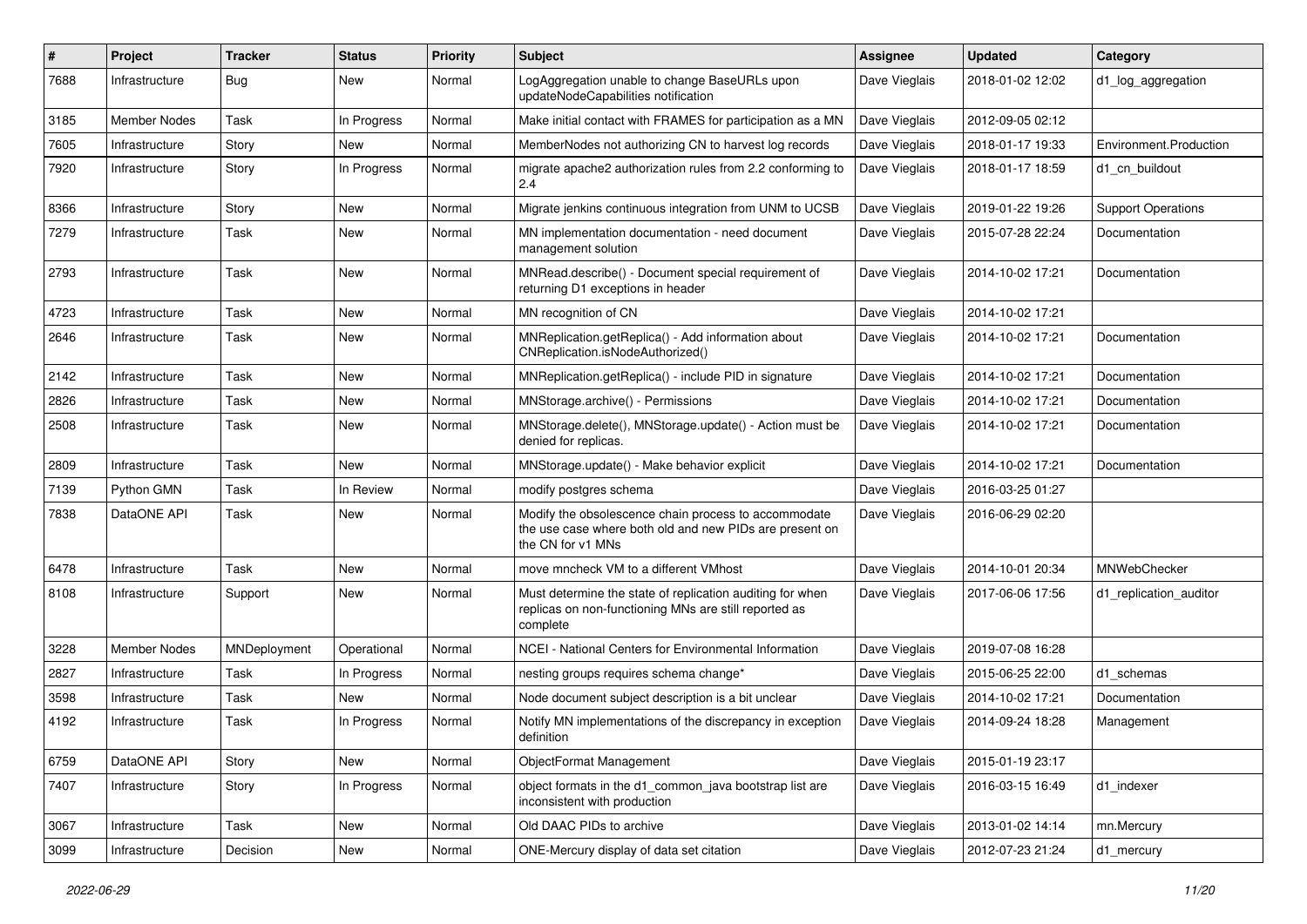| $\#$ | Project                 | <b>Tracker</b>      | <b>Status</b> | <b>Priority</b> | <b>Subject</b>                                                                                                           | Assignee      | <b>Updated</b>   | Category                      |
|------|-------------------------|---------------------|---------------|-----------------|--------------------------------------------------------------------------------------------------------------------------|---------------|------------------|-------------------------------|
| 7839 | DataONE API             | Task                | <b>New</b>    | Normal          | Online documentation places synchronize in CNRead api                                                                    | Dave Vieglais | 2016-12-21 09:04 | api documentation             |
| 6069 | Infrastructure          | Story               | <b>New</b>    | Normal          | open ask.dataone.org sign-in to community                                                                                | Dave Vieglais | 2014-10-01 20:39 | Documentation                 |
| 7850 | Infrastructure          | Task                | <b>New</b>    | Normal          | Passing SID to MNRead.systemMetadataChanged()                                                                            | Dave Vieglais | 2016-07-20 20:00 |                               |
| 2593 | Infrastructure          | Task                | <b>New</b>    | Normal          | Prepare science data and metadata content for the<br>workshop                                                            | Dave Vieglais | 2012-04-09 22:52 |                               |
| 8583 | DataONE API             | Feature             | New           | Normal          | Provide some mechanism for diagnosing correctness of MN<br>certificates                                                  | Dave Vieglais | 2018-05-02 03:18 |                               |
| 8222 | Infrastructure          | Task                | New           | Normal          | reindex all isotc211 content in production to reflect final<br>decisions from origin field mapping                       | Dave Vieglais | 2018-03-22 16:56 | d1 indexer                    |
| 6071 | Infrastructure          | Story               | In Progress   | Normal          | Release Notes and documentation                                                                                          | Dave Vieglais | 2018-01-17 19:53 | Documentation                 |
| 6056 | Infrastructure          | Story               | New           | Normal          | remove log aggregation processing from d1-processing<br>Linux service                                                    | Dave Vieglais | 2018-01-17 19:55 | d1_log_aggregation            |
| 7425 | <b>Python Libraries</b> | Task                | <b>New</b>    | Normal          | Replace httplib low level use in RestClient with the requests<br>library                                                 | Dave Vieglais | 2016-03-25 02:03 | d1 common python              |
| 3529 | <b>Member Nodes</b>     | MNDeployment        | Operational   | Normal          | Replication instance at ORC                                                                                              | Dave Vieglais | 2018-08-31 15:21 |                               |
| 3530 | <b>Member Nodes</b>     | MNDeployment        | Operational   | Normal          | Replication instance at UCSB                                                                                             | Dave Vieglais | 2018-08-31 15:22 |                               |
| 3172 | <b>Member Nodes</b>     | <b>MNDeployment</b> | Operational   | Normal          | Replication instance at UNM                                                                                              | Dave Vieglais | 2018-08-31 15:22 |                               |
| 8642 | Infrastructure          | Bug                 | <b>New</b>    | Normal          | Replication tasks apparently not deleted from backing store<br>in a timely fashion                                       | Dave Vieglais | 2018-07-05 12:11 | d1_replication                |
| 7140 | Python GMN              | Task                | In Review     | Normal          | Resolve sids to pids                                                                                                     | Dave Vieglais | 2016-03-25 01:27 |                               |
| 3720 | Infrastructure          | Story               | <b>New</b>    | Normal          | resource maps should be validated                                                                                        | Dave Vieglais | 2018-01-17 20:17 | Documentation                 |
| 3901 | Infrastructure          | Task                | New           | Normal          | Review Mozilla Persona as an alternative for identity<br>management                                                      | Dave Vieglais | 2013-08-09 11:57 | Documentation                 |
| 3891 | Infrastructure          | Task                | <b>New</b>    | Normal          | review vulnerability to BREACH attacks                                                                                   | Dave Vieglais | 2013-08-07 15:01 | Authentication, Authorization |
| 3332 | Infrastructure          | Task                | In Progress   | Normal          | Revise use cases and add sample code                                                                                     | Dave Vieglais | 2014-09-24 18:27 | Documentation                 |
| 7918 | <b>CN REST</b>          | Bug                 | New           | Normal          | SEAD object only partially synchronized - missing<br>autogen.2016092916012224122 document from<br>/var/metacat/documents | Dave Vieglais | 2016-10-21 18:00 | cn metacat                    |
| 2810 | Infrastructure          | Task                | <b>New</b>    | Normal          | setReplicationStatus() example rwt state transition is<br>incorrect                                                      | Dave Vieglais | 2014-10-02 17:21 | Documentation                 |
| 1762 | Infrastructure          | Task                | New           | Normal          | Sketch CN components and associations                                                                                    | Dave Vieglais | 2014-10-02 17:40 |                               |
| 2227 | Infrastructure          | Task                | New           | Normal          | Specify valid mimetypes for responses                                                                                    | Dave Vieglais | 2014-10-02 17:21 | Documentation                 |
| 2083 | Infrastructure          | Task                | <b>New</b>    | Normal          | Split the CN API into public and private sections                                                                        | Dave Vieglais | 2014-10-02 17:21 | Documentation                 |
| 3994 | Member Nodes            | Task                | <b>New</b>    | Normal          | Stories and bugs are showing up in the MN Dashboard;<br>should be restricted to MNDeployment trackers                    | Dave Vieglais | 2013-09-26 23:34 |                               |
| 6543 | Infrastructure          | Story               | New           | Normal          | Support RIF-CS metadata standard                                                                                         | Dave Vieglais | 2018-01-17 19:46 | Format ID                     |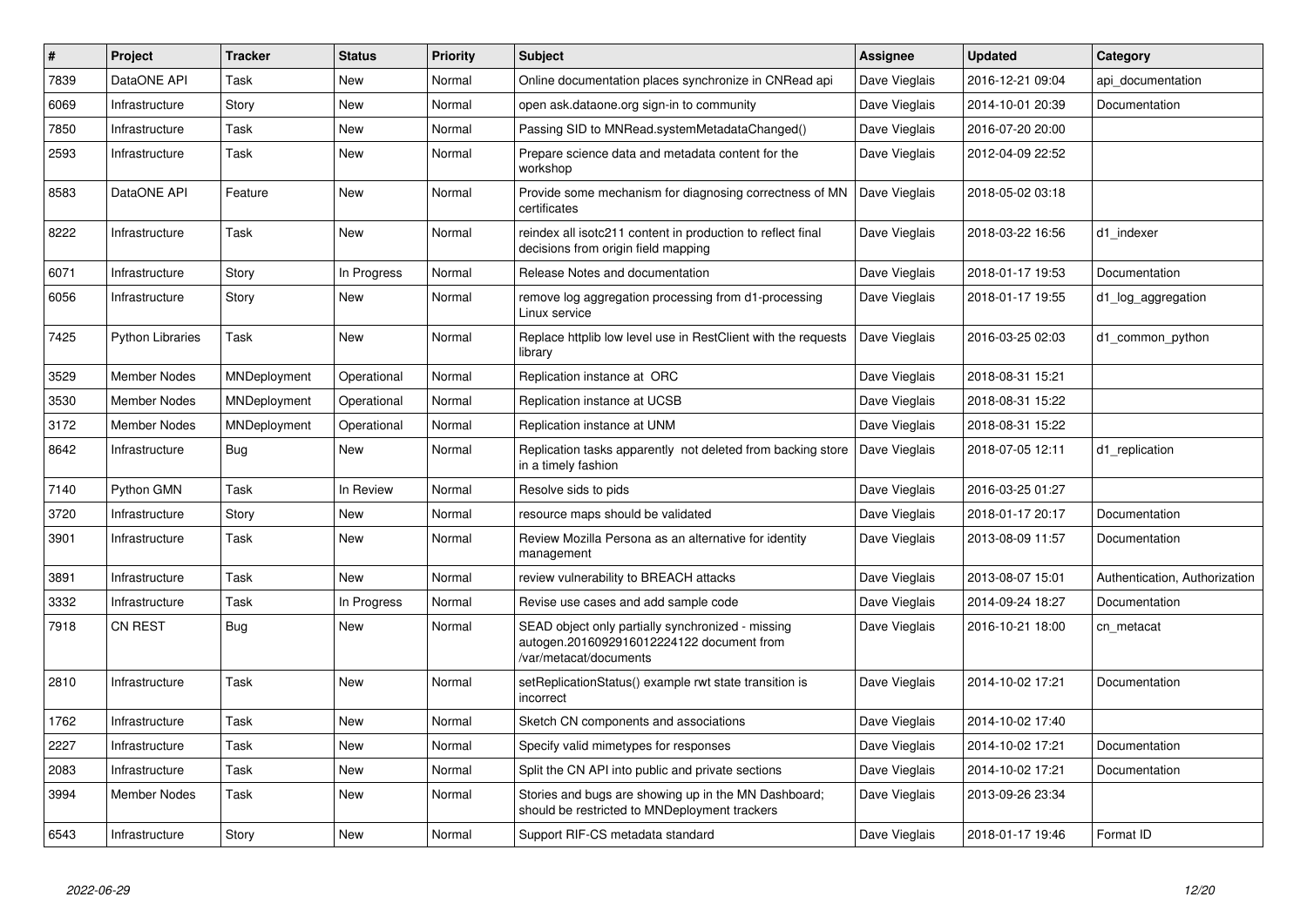| #    | Project                           | <b>Tracker</b> | <b>Status</b> | <b>Priority</b> | <b>Subject</b>                                                                                             | <b>Assignee</b> | <b>Updated</b>   | Category                      |
|------|-----------------------------------|----------------|---------------|-----------------|------------------------------------------------------------------------------------------------------------|-----------------|------------------|-------------------------------|
| 4098 | Infrastructure                    | Task           | New           | Normal          | Synchronization should allow valid replicas held by MNs to<br>set obsoletedBy and archive flags            | Dave Vieglais   | 2014-07-31 22:23 | d1 synchronization            |
| 7967 | Infrastructure                    | Bug            | In Progress   | Normal          | The CN is not following the xml schema definition when<br>creating dataone exceptions                      | Dave Vieglais   | 2018-05-23 18:13 | Architecture Design           |
| 7882 | Infrastructure                    | Story          | In Progress   | Normal          | Tune CN logfile management                                                                                 | Dave Vieglais   | 2018-01-17 19:03 |                               |
| 2172 | Infrastructure                    | Task           | New           | Normal          | Types.DateTime: Example serialization without TZ<br>designator                                             | Dave Vieglais   | 2014-10-02 17:21 | Documentation                 |
| 1961 | Infrastructure                    | Task           | New           | Normal          | Types.ErrorMessage - does not exist                                                                        | Dave Vieglais   | 2014-10-02 17:21 | Documentation                 |
| 1983 | Infrastructure                    | Task           | New           | Normal          | UC04 describes MNCore.ping() with discovery capability                                                     | Dave Vieglais   | 2014-10-02 17:21 | Documentation                 |
| 3191 | Member Nodes                      | MNDeployment   | Deferred      | Normal          | <b>UC Vertnet Member Node</b>                                                                              | Dave Vieglais   | 2017-01-31 14:54 |                               |
| 7096 | CN REST                           | Task           | New           | Normal          | Unexpectedly closed streams / disconnects on UNM<br>network                                                | Dave Vieglais   | 2015-05-12 17:49 |                               |
| 3728 | Infrastructure                    | Task           | New           | Normal          | Update and augment architecture use cases to describe<br>processes for property changes on system metadata | Dave Vieglais   | 2014-09-24 18:27 | Documentation                 |
| 4190 | Infrastructure                    | Task           | New           | Normal          | Update architecture docs to import dataoneErrors.xsd                                                       | Dave Vieglais   | 2014-09-24 18:28 | Documentation                 |
| 8368 | Infrastructure                    | Story          | New           | Normal          | Update backup strategy for jenkins job configurations to<br>subversion                                     | Dave Vieglais   | 2019-01-22 19:25 | <b>Support Operations</b>     |
| 4189 | Infrastructure                    | Task           | In Progress   | Normal          | Update dataoneErrors.xsd to match the documentation                                                        | Dave Vieglais   | 2017-01-14 00:24 | d1 schemas                    |
| 7439 | <b>MN Service</b><br>Registration | Task           | New           | Normal          | Update the search interface to support rendering and other<br>actions for services                         | Dave Vieglais   | 2015-10-16 14:06 |                               |
| 8604 | Infrastructure                    | Task           | New           | Normal          | Update the static IP lists for robots etc                                                                  | Dave Vieglais   | 2018-06-07 20:56 | d1_log_aggregation            |
| 1986 | Infrastructure                    | Task           | New           | Normal          | Update UC04 to use correct CN method for determining if a<br>PID exists                                    | Dave Vieglais   | 2014-10-02 17:21 | Documentation                 |
| 7183 | Infrastructure                    | Story          | <b>New</b>    | Normal          | Update wild card server certificate on all test.dataone.org<br>systems                                     | Dave Vieglais   | 2015-06-15 15:10 | <b>Support Operations</b>     |
| 3380 | Infrastructure                    | Task           | New           | Normal          | Upgrade d1_client_hzpeek to Hazelcast 2.x                                                                  | Dave Vieglais   | 2012-12-12 16:50 |                               |
| 7219 | Python GMN                        | Story          | In Progress   | Normal          | Upgrade Django version used by GMN, add better support<br>for PUT operations                               | Dave Vieglais   | 2016-03-25 01:24 |                               |
| 8234 | Infrastructure                    | Story          | New           | Normal          | Use University of Kansas ORCID membership to support<br>authentication in production environment           | Dave Vieglais   | 2018-01-09 19:10 | Authentication, Authorization |
| 6497 | Python GMN                        | Feature        | In Progress   | Normal          | V2 GMN Support                                                                                             | Dave Vieglais   | 2016-03-25 01:27 |                               |
| 8066 | Infrastructure                    | Task           | New           | Normal          | Verify completeness of unit test<br>MetacatRdfXmlSubprocessorTest                                          | Dave Vieglais   | 2017-04-11 23:47 | d1_indexer                    |
| 7930 | Member Nodes                      | Task           | In Progress   | Normal          | verify obsoletion in tDAR sandbox                                                                          | Dave Vieglais   | 2016-12-01 23:47 |                               |
| 2791 | Infrastructure                    | Task           | New           | Normal          | verify on dev machines                                                                                     | Dave Vieglais   | 2012-05-21 17:41 | d1_cn_buildout                |
| 8369 | Infrastructure                    | Task           | New           | Normal          | Verify operation and transfer DNS                                                                          | Dave Vieglais   | 2018-02-15 17:40 |                               |
| 3520 | Member Nodes                      | MNDeployment   | New           | Low             | ARCTOS Collaborative Collection Management Solution                                                        | Dave Vieglais   | 2018-04-17 17:18 |                               |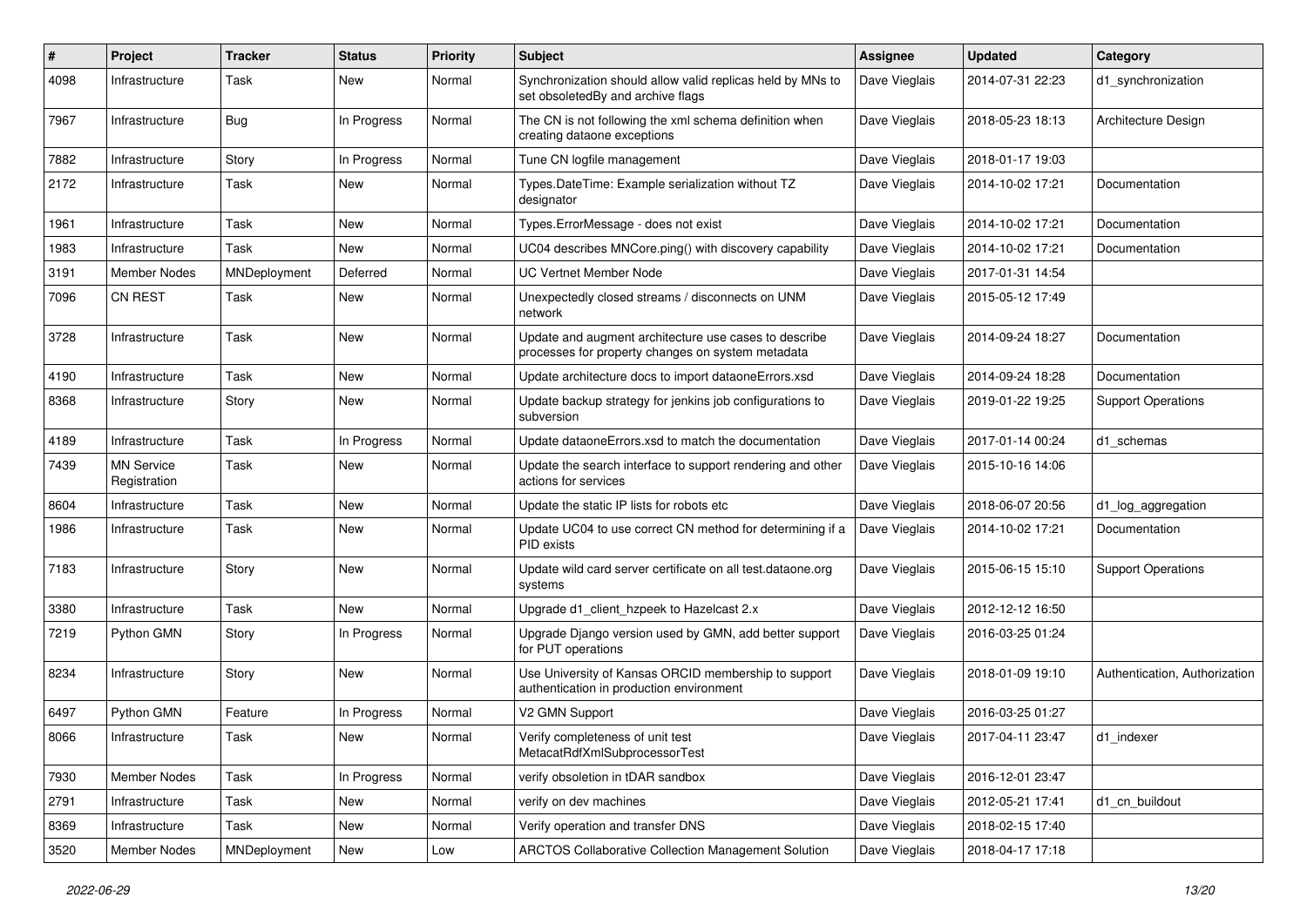| #    | Project             | <b>Tracker</b> | <b>Status</b> | <b>Priority</b> | <b>Subject</b>                                                                                                                            | Assignee        | <b>Updated</b>   | Category                  |
|------|---------------------|----------------|---------------|-----------------|-------------------------------------------------------------------------------------------------------------------------------------------|-----------------|------------------|---------------------------|
| 2286 | Infrastructure      | Task           | <b>New</b>    | Low             | Change Exceptions. Invalid Token to<br>Exceptions.InvalidSession                                                                          | Dave Vieglais   | 2014-10-02 17:21 | Documentation             |
| 3333 | Infrastructure      | Task           | <b>New</b>    | Low             | Generalize mk_* scripts for host name                                                                                                     | Dave Vieglais   | 2012-10-11 18:50 | <b>Support Operations</b> |
| 3519 | <b>Member Nodes</b> | MNDeployment   | <b>New</b>    | Low             | Prairie Research Institute                                                                                                                | Dave Vieglais   | 2015-11-19 17:00 |                           |
| 580  | Requirements        | Requirement    | <b>New</b>    | Low             | (Requirement) All software developed on the project should<br>be open source                                                              | Dave Vieglais   | 2010-04-15 22:57 |                           |
| 317  | Requirements        | Requirement    | In Progress   | Low             | (Requirement) Identifiers for all objects                                                                                                 | Dave Vieglais   | 2010-03-15 22:12 |                           |
| 7095 | Python GMN          | Story          | <b>New</b>    | Low             | Support HTTP redirect capability for GMN within the Vendor<br>Specific Extension model                                                    | Dave Vieglais   | 2016-03-25 02:30 |                           |
| 8232 | <b>Member Nodes</b> | Task           | <b>New</b>    | Normal          | MN Dashboard/Website Deployment Workflow<br>Documentation                                                                                 | Dustin Allen    | 2018-01-08 23:30 |                           |
| 2594 | Infrastructure      | Task           | <b>New</b>    | Normal          | Prepare a Mercury MN overview for the workshop                                                                                            | Giri Palanisamy | 2012-04-09 22:59 | mn.Mercury                |
| 7922 | Infrastructure      | Task           | <b>New</b>    | Normal          | DataONE Accessibility                                                                                                                     | Isis Serna      | 2016-10-31 23:05 |                           |
| 6048 | <b>Member Nodes</b> | Task           | <b>New</b>    | Normal          | Fix 404 NotFound erros on the EDORA MN                                                                                                    | Jim Green       | 2014-11-24 14:57 |                           |
| 4674 | Infrastructure      | <b>Bug</b>     | <b>New</b>    | Urgent          | Ask Judith, Mike and Virgina Perez.2.1 to obsolete those<br>pids which contain the white spaces.                                          | Jing Tao        | 2017-05-04 18:01 | d1_cn_service             |
| 3492 | Infrastructure      | Bug            | In Progress   | Urgent          | Invalid PIDs in production (whitespace)                                                                                                   | Jing Tao        | 2017-04-27 15:31 | <b>Support Operations</b> |
| 8173 | Infrastructure      | Story          | <b>New</b>    | High            | add checks for retrograde systemMetadata changes                                                                                          | Jing Tao        | 2018-01-17 18:38 | d1 indexer                |
| 8867 | <b>CN REST</b>      | <b>Bug</b>     | <b>New</b>    | High            | CNCore.listChecksumAlgorithms() returns incorrect list                                                                                    | Jing Tao        | 2020-08-06 00:06 | d1_cn_rest                |
| 8500 | Infrastructure      | Bug            | <b>New</b>    | High            | Geohash not calculated properly                                                                                                           | Jing Tao        | 2018-03-14 17:06 | d1 indexer                |
| 3554 | <b>Member Nodes</b> | MNDeployment   | Operational   | High            | <b>KNB</b>                                                                                                                                | Jing Tao        | 2018-08-31 15:16 |                           |
| 8722 | Infrastructure      | Bug            | New           | High            | Object in search index but systemmetadata is not available.                                                                               | Jing Tao        | 2018-10-03 17:48 |                           |
| 8026 | Infrastructure      | Task           | Testing       | High            | Portal reaches the maximum capacity in a pool                                                                                             | Jing Tao        | 2017-03-14 00:36 | d1 portal servlet         |
| 8587 | <b>Member Nodes</b> | Task           | <b>New</b>    | Normal          | Add DataONE Logo to SanParks website                                                                                                      | Jing Tao        | 2018-05-09 21:19 |                           |
| 8184 | Infrastructure      | Feature        | <b>New</b>    | Normal          | a feature indicates to restart tomcat when hazelcast client<br>died                                                                       | Jing Tao        | 2017-09-14 19:14 | Metacat                   |
| 8739 | Infrastructure      | Task           | In Progress   | Normal          | Attempting to set ulimit results in error on UCSB systems                                                                                 | Jing Tao        | 2018-11-08 15:10 | d1_process_daemon         |
| 8307 | Infrastructure      | Story          | <b>New</b>    | Normal          | Check node subject on node registration and subsequent<br>calls                                                                           | Jing Tao        | 2018-02-06 20:06 | d1 cn node registry       |
| 8010 | <b>CN REST</b>      | <b>Bug</b>     | <b>New</b>    | Normal          | CN archive fails with 401 Unauthorized when using either<br>MN or CN client certificate for PID with authoritative MN as<br>urn:node:LTER | Jing Tao        | 2017-03-21 17:10 |                           |
| 8851 | Infrastructure      | Story          | <b>New</b>    | Normal          | CN sends error doc with "pid" to v2 endpoint                                                                                              | Jing Tao        | 2019-11-06 22:31 | d1 synchronization        |
| 8151 | Infrastructure      | Task           | <b>New</b>    | Normal          | CNs should verify that the authoritative MN listed in<br>SystemMetadata is a valid MN                                                     | Jing Tao        | 2017-07-19 21:32 |                           |
| 8817 | Infrastructure      | Task           | <b>New</b>    | Normal          | Configure sitemaps on the CN                                                                                                              | Jing Tao        | 2020-03-12 18:30 |                           |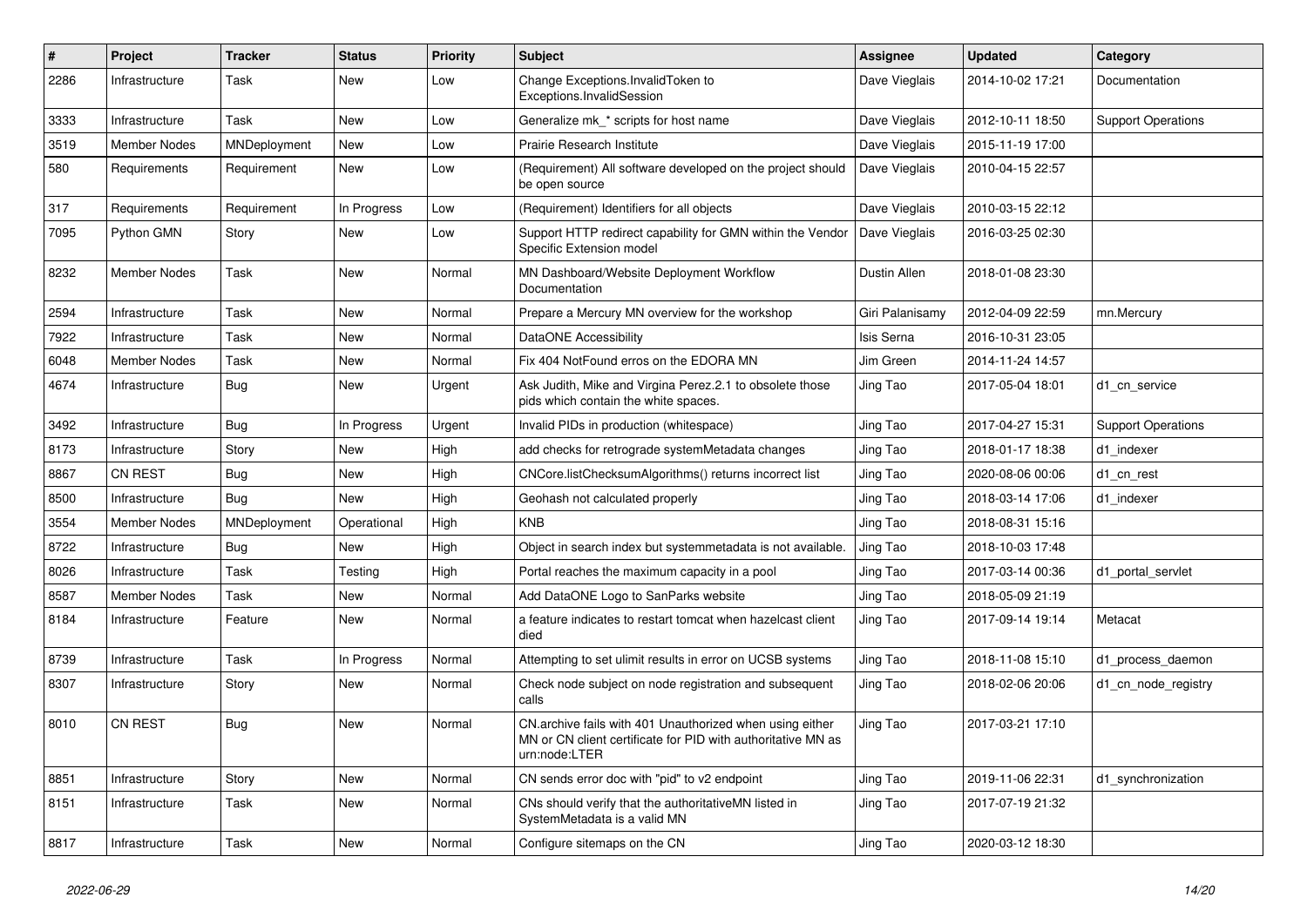| $\#$ | Project        | <b>Tracker</b> | <b>Status</b> | <b>Priority</b> | <b>Subject</b>                                                                                                          | Assignee | <b>Updated</b>   | Category                |
|------|----------------|----------------|---------------|-----------------|-------------------------------------------------------------------------------------------------------------------------|----------|------------------|-------------------------|
| 8070 | Infrastructure | Task           | <b>New</b>    | Normal          | Consolidate the index application-context files                                                                         | Jing Tao | 2017-04-13 12:51 |                         |
| 7876 | Infrastructure | Feature        | New           | Normal          | Create a new admin page for Metacat admins to register<br>schemas                                                       | Jing Tao | 2016-12-21 09:11 | Metacat                 |
| 8857 | Infrastructure | Story          | New           | Normal          | D1Client.getCN() always get the production cn on the CN<br>Tomcat context                                               | Jing Tao | 2019-12-13 00:34 | dataone-cn-rest-service |
| 8448 | Infrastructure | Bug            | <b>New</b>    | Normal          | d1_cn_index_tool doesn't reindex an pid from a given file                                                               | Jing Tao | 2018-03-02 22:06 | d1 indexer              |
| 7933 | Infrastructure | Bug            | New           | Normal          | d1-index-task-processor stops processing task queue                                                                     | Jing Tao | 2017-01-11 23:47 | d1 indexer              |
| 8862 | Infrastructure | Story          | New           | Normal          | Deploy a new dataone-cn-rest release                                                                                    | Jing Tao | 2020-04-23 16:24 |                         |
| 5988 | Infrastructure | Task           | New           | Normal          | Determine cause of Idap "server not responding" errors<br>between prod CNs                                              | Jing Tao | 2014-07-22 23:18 | Hardware                |
| 7668 | Infrastructure | Story          | New           | Normal          | Determine how indexing of data packages should work                                                                     | Jing Tao | 2018-01-17 19:28 | d1_indexer              |
| 8196 | Infrastructure | Bug            | <b>New</b>    | Normal          | Duplicated replicas in the system metadata                                                                              | Jing Tao | 2017-10-18 17:19 | d1_replication          |
| 8849 | Infrastructure | Story          | New           | Normal          | During sync, the CN does not detect error returned from<br>getChecksum()                                                | Jing Tao | 2019-11-06 22:07 |                         |
| 4278 | Infrastructure | Story          | <b>New</b>    | Normal          | EML indexing - handle multiple temporalCoverage and<br>spatialCoverage elements                                         | Jing Tao | 2018-01-17 20:04 | d1 indexer              |
| 8150 | Infrastructure | Task           | New           | Normal          | Enable CN certificate to alter authoritativeMN property in<br>SystemMetadata                                            | Jing Tao | 2017-07-19 21:27 |                         |
| 7949 | Infrastructure | Task           | <b>New</b>    | Normal          | Ensure that there's no race condition where an entry can be<br>added to "IN PROCESS" if it is already present           | Jing Tao | 2017-02-27 17:55 |                         |
| 8869 | Infrastructure | Story          | <b>New</b>    | Normal          | Equivalent identities show owning different amount of<br>packages.                                                      | Jing Tao | 2020-09-24 22:34 | d1 indexer              |
| 8469 | CN REST        | Task           | In Progress   | Normal          | evaluate if ORCID API will continue to work after 1.2 is<br>deprecated                                                  | Jing Tao | 2018-03-22 16:54 | d1 portal servlet       |
| 8733 | <b>CN REST</b> | <b>Bug</b>     | <b>New</b>    | Normal          | Exception handling in ForesiteResourceMap needs<br>improvement                                                          | Jing Tao | 2018-10-12 20:09 | d1 cn index processor   |
| 7825 | Infrastructure | Bug            | New           | Normal          | Hazelcast service stops working after a while                                                                           | Jing Tao | 2016-06-07 18:53 | Metacat                 |
| 8758 | Infrastructure | Story          | <b>New</b>    | Normal          | Index replicationStatus field                                                                                           | Jing Tao | 2019-01-14 18:00 | d1 indexer              |
| 8570 | Infrastructure | Bug            | New           | Normal          | index task not generated for a newly synchronized object                                                                | Jing Tao | 2018-04-20 20:51 | d1 indexer              |
| 8571 | Infrastructure | <b>Bug</b>     | In Progress   | Normal          | IndexTool can't index a data object                                                                                     | Jing Tao | 2018-04-23 20:13 | d1 indexer              |
| 8770 | <b>CN REST</b> | Story          | <b>New</b>    | Normal          | Issue with CN handling of encoded identifiers in object/<br>meta/ node/, others?                                        | Jing Tao | 2019-03-05 19:37 | d1_cn_rest              |
| 8376 | Infrastructure | Feature        | <b>New</b>    | Normal          | Make the script file - insertOrUpdateObjectFormatList.sh (in<br>metacat cn buildout) change the user name automatically | Jing Tao | 2018-02-21 22:48 | d1 cn buildout          |
| 8470 | Infrastructure | Story          | New           | Normal          | Make the spring context of the d1_index_processor daemon<br>more configurable                                           | Jing Tao | 2018-03-22 16:53 | d1 indexer              |
| 8811 | Infrastructure | Task           | New           | Normal          | Merge 2.3.9 changes to trunk                                                                                            | Jing Tao | 2019-05-21 13:06 |                         |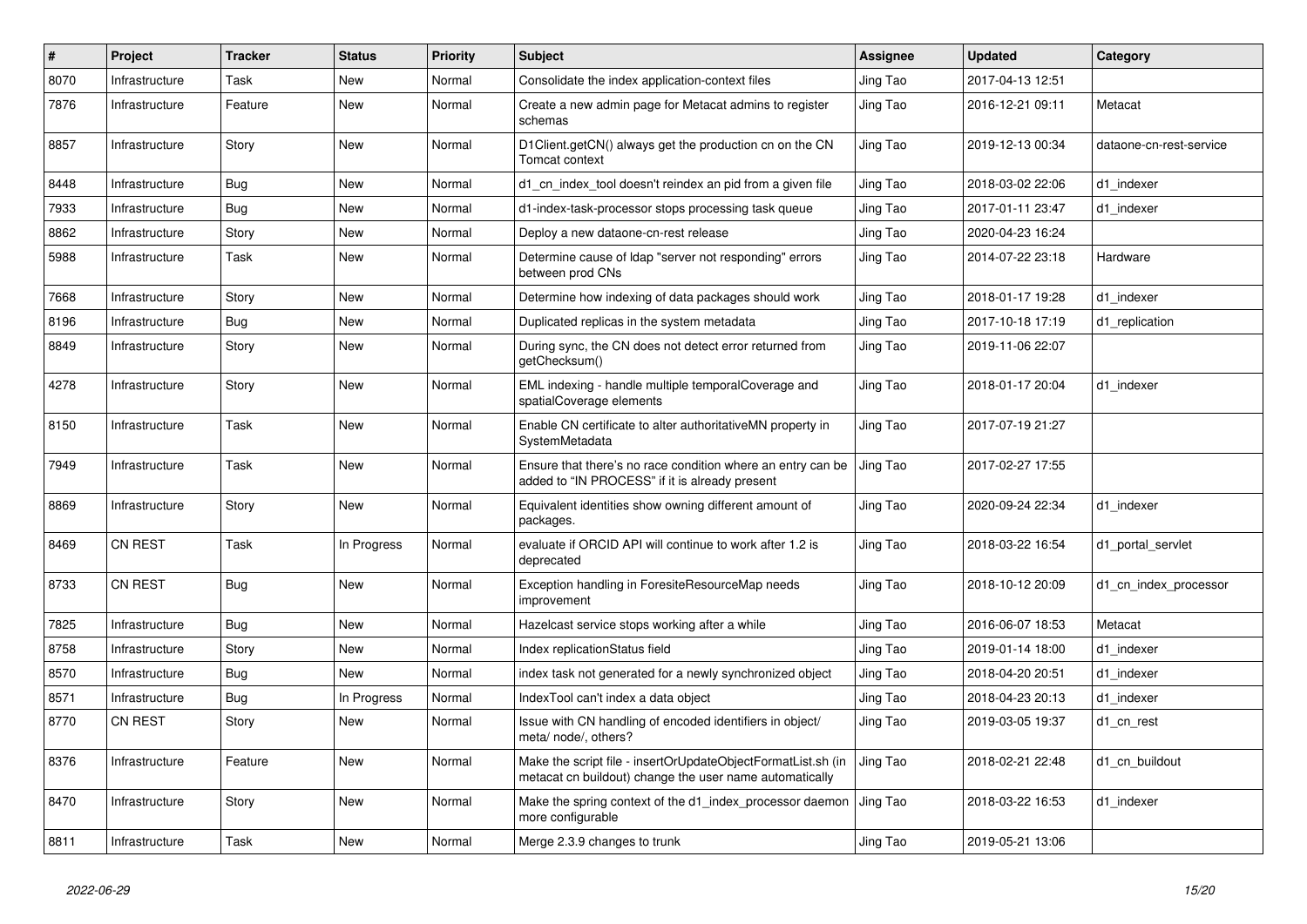| #    | Project             | <b>Tracker</b> | <b>Status</b> | <b>Priority</b> | <b>Subject</b>                                                                                                                | Assignee | <b>Updated</b>   | Category               |
|------|---------------------|----------------|---------------|-----------------|-------------------------------------------------------------------------------------------------------------------------------|----------|------------------|------------------------|
| 8837 | Infrastructure      | Story          | New           | Normal          | Merge the changes from metacat's feature-project-indexing<br>branch to d1 cn index processor                                  | Jing Tao | 2019-08-16 17:18 | d1 indexer             |
| 8224 | Infrastructure      | Task           | <b>New</b>    | Normal          | metacat not promoting node token privs for solr                                                                               | Jing Tao | 2017-12-04 19:33 | Metacat                |
| 8097 | Infrastructure      | Story          | New           | Normal          | Metacat (storage) and d1-synchronize both have the code<br>to compute the checksum                                            | Jing Tao | 2018-01-09 19:10 | d1 synchronization     |
| 8772 | <b>Member Nodes</b> | MNDeployment   | Operational   | Normal          | metaGRIL                                                                                                                      | Jing Tao | 2019-10-08 17:16 |                        |
| 8380 | Infrastructure      | Bug            | New           | Normal          | MN.update method doesn't check if the authoritativeMN is<br>null on the system metadata of the new object                     | Jing Tao | 2018-03-02 21:53 | Metacat                |
| 8091 | Infrastructure      | Task           | In Progress   | Normal          | Mysterious sync failure of an eml object from the GOA node                                                                    | Jing Tao | 2017-05-09 21:33 | dataone-cn-os-core     |
| 7903 | CN REST             | Task           | New           | Normal          | Need to implement/support the default http methods -<br>HEAD and GET on all DataONE API (both cn and mn)                      | Jing Tao | 2016-10-10 16:53 | d1_cn_rest             |
| 8821 | Infrastructure      | Bug            | <b>New</b>    | Normal          | Object doi:10.18739/A2610VR7Z fails to index on CN                                                                            | Jing Tao | 2019-06-19 00:06 |                        |
| 6674 | <b>Member Nodes</b> | MNDeployment   | Operational   | Normal          | OTS - Neotropical Data Center                                                                                                 | Jing Tao | 2019-06-10 13:03 |                        |
| 3748 | <b>Member Nodes</b> | MNDeployment   | Operational   | Normal          | PPBIO Member Node                                                                                                             | Jing Tao | 2018-08-31 15:20 |                        |
| 8854 | Infrastructure      | Story          | <b>New</b>    | Normal          | Put the system metadata part ahead of the object part when<br>d1 libclient java constructs the multipart                      | Jing Tao | 2019-11-22 18:25 | d1 libclient java      |
| 8105 | Infrastructure      | Task           | New           | Normal          | Remove dataone-mercury from production CNs                                                                                    | Jing Tao | 2018-03-02 22:17 | d1 mercury             |
| 8379 | Infrastructure      | <b>Bug</b>     | New           | Normal          | remove or improve AuthLdap.getGroups logging statement                                                                        | Jing Tao | 2018-02-27 16:51 | Metacat                |
| 8582 | <b>CN REST</b>      | Story          | New           | Normal          | Replica Auditing service is throwing errors                                                                                   | Jing Tao | 2019-01-14 16:40 | d1_replication_auditor |
| 7936 | Infrastructure      | Bug            | New           | Normal          | Same pid with different status exists in the index_task table                                                                 | Jing Tao | 2017-02-27 18:07 | d1_indexer             |
| 7570 | Infrastructure      | Bug            | In Progress   | Normal          | Search UI requests cause Out of Memory Error                                                                                  | Jing Tao | 2017-04-26 21:01 | d1 indexer             |
| 8841 | Infrastructure      | Story          | New           | Normal          | Solr Index processor don't parse the attributes on the<br>otherEntity on an EML object                                        | Jing Tao | 2019-09-10 22:41 | d1 indexer             |
| 8737 | Infrastructure      | Story          | <b>New</b>    | Normal          | Submitters and rights-holders with group permissions can't<br>be granted authorization when the sync process validates<br>sid | Jing Tao | 2018-11-28 17:12 | d1 synchronization     |
| 8864 | CN REST             | Story          | New           | Normal          | Sychronization does not register authoritative replica entry<br>correctly                                                     | Jing Tao | 2020-06-19 21:59 | d1 synchronization     |
| 8043 | Infrastructure      | Bug            | <b>New</b>    | Normal          | The origin field for EML documents isn't properly extracted<br>when references are used                                       | Jing Tao | 2019-02-12 18:45 | d1_indexer             |
| 3213 | <b>Member Nodes</b> | MNDeployment   | Operational   | Normal          | University of Illinois, Chicago member node                                                                                   | Jing Tao | 2020-01-23 22:42 |                        |
| 8246 | <b>Member Nodes</b> | Task           | New           | Normal          | Upgrade metacat to the latest version                                                                                         | Jing Tao | 2018-04-23 16:09 |                        |
| 8782 | Infrastructure      | Story          | <b>New</b>    | Normal          | Upgrade OS to Ubuntu 18.04 on CNs                                                                                             | Jing Tao | 2019-03-22 18:12 |                        |
| 8104 | Infrastructure      | Task           | New           | Normal          | Upgrade postgresql jdbc jar file on Metacat                                                                                   | Jing Tao | 2017-06-02 20:58 | Metacat                |
| 8102 | Infrastructure      | Task           | <b>New</b>    | Normal          | Upgrade postgresgl jdbc jar file on Portal                                                                                    | Jing Tao | 2017-06-02 20:53 | d1 portal              |
| 8103 | Infrastructure      | Task           | New           | Normal          | Upgrade the postgresql jdbc jar file on the cn context                                                                        | Jing Tao | 2017-06-02 20:56 | d1 cn service          |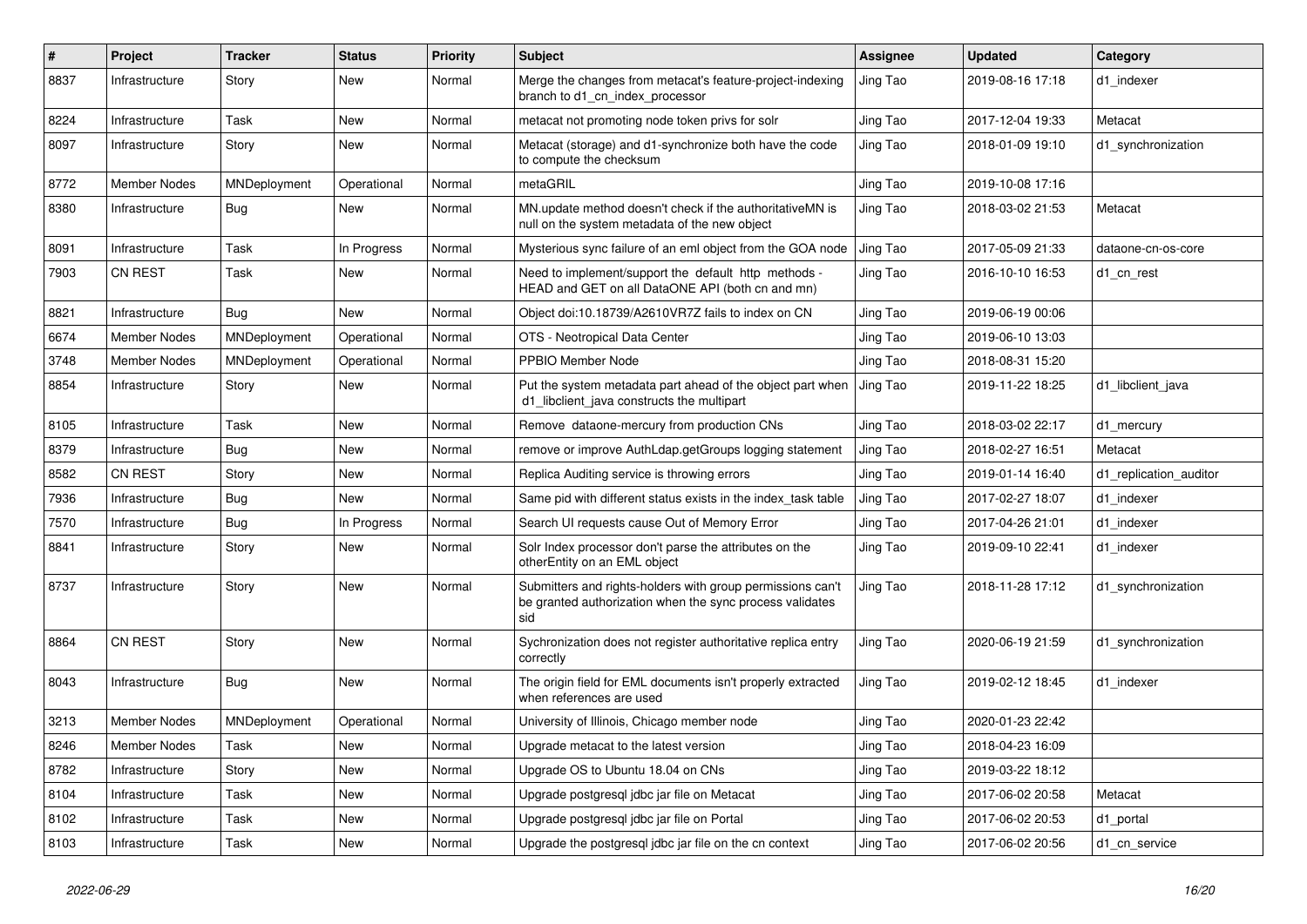| $\vert$ # | Project             | <b>Tracker</b> | <b>Status</b> | <b>Priority</b> | <b>Subject</b>                                                                                         | <b>Assignee</b> | Updated          | Category               |
|-----------|---------------------|----------------|---------------|-----------------|--------------------------------------------------------------------------------------------------------|-----------------|------------------|------------------------|
| 7935      | Infrastructure      | Task           | New           | Normal          | Use a dedicated hazelcast queue as the listener to generate<br>index task                              | Jing Tao        | 2017-02-27 18:07 | d1 indexer             |
| 8850      | Infrastructure      | <b>Bug</b>     | New           | Normal          | v2.3.11 RdfXmlSubprocessor /<br>HttpService.getDocumentBySeriesId can be wrong                         | Jing Tao        | 2019-11-06 18:32 | d1_indexer             |
| 8796      | Infrastructure      | Story          | <b>New</b>    | Normal          | Various issues with service access after upgrade to 18.04                                              | Jing Tao        | 2019-05-21 12:38 |                        |
| 8247      | Member Nodes        | Task           | New           | Normal          | Verify upgraded metacat is operating correctly as a<br>production member node.                         | Jing Tao        | 2018-02-02 15:49 |                        |
| 4116      | Member Nodes        | Task           | In Progress   | Normal          | Work with FRIM to upgrade Metacat to 2.2.1 or later                                                    | Jing Tao        | 2015-01-23 19:02 |                        |
| 3410      | <b>Member Nodes</b> | Task           | New           | Normal          | Develop a Redmine Cheatsheet to help with a wider<br>REDMine user community interacting with MN issues | John Cobb       | 2012-11-30 19:36 |                        |
| 8829      | Member Nodes        | Task           | New           | High            | get DKAN connected to GMN                                                                              | John Evans      | 2019-09-03 13:24 |                        |
| 3230      | Member Nodes        | MNDeployment   | Planning      | Normal          | ARM - Atmospheric Radiation Measurement member node                                                    | John Evans      | 2019-11-25 20:10 |                        |
| 7865      | <b>Member Nodes</b> | MNDeployment   | Planning      | Normal          | Hydroshare (CUAHSI)                                                                                    | John Evans      | 2019-09-17 14:33 |                        |
| 8830      | <b>Member Nodes</b> | Task           | New           | Normal          | <b>Requirements Analysis</b>                                                                           | John Evans      | 2019-08-06 14:44 |                        |
| 8683      | <b>Member Nodes</b> | Story          | <b>New</b>    | Normal          | USGS SDC: redeploy as a v2 Slender Node with GMN                                                       | John Evans      | 2019-05-15 14:03 |                        |
| 8835      | Member Nodes        | Story          | New           | Normal          | Add ability for scanner to stop after a certain number of<br>errors                                    | John Evans      | 2019-08-12 19:16 |                        |
| 8832      | <b>Member Nodes</b> | Story          | <b>New</b>    | Normal          | Conflict between pyshacl and owlr on ubuntu                                                            | John Evans      | 2019-08-05 19:32 |                        |
| 8831      | Member Nodes        | Story          | New           | Normal          | Import error with schema org.data                                                                      | John Evans      | 2019-08-05 18:57 |                        |
| 8833      | <b>Member Nodes</b> | Story          | New           | Normal          | Problems utilizing pyshacl within SlenderNodes                                                         | John Evans      | 2019-08-09 18:20 |                        |
| 3596      | Infrastructure      | Task           | New           | Normal          | Fix Merritt Repository resource map typing of triple objects                                           | John Kunze      | 2013-02-19 02:27 | mn.Merritt             |
| 3521      | <b>Member Nodes</b> | MNDeployment   | Operational   | Immediate       | <b>SEAD Member Node</b>                                                                                | Laura Moyers    | 2019-06-05 17:46 |                        |
| 3118      | <b>Member Nodes</b> | MNDeployment   | Operational   | Urgent          | Dryad Member Node                                                                                      | Laura Moyers    | 2019-03-05 18:37 |                        |
| 3558      | <b>Member Nodes</b> | MNDeployment   | Operational   | High            | <b>CDL Merritt</b>                                                                                     | Laura Moyers    | 2018-08-23 17:05 |                        |
| 7046      | Member Nodes        | Task           | New           | High            | Certificate DC=org,DC=dataone,CN=osu.piscoweb.org<br>expires in Prod environment                       | Laura Moyers    | 2015-04-20 16:54 |                        |
| 3664      | <b>Member Nodes</b> | MNDeployment   | New           | High            | Landcare Research New Zealand                                                                          | Laura Moyers    | 2015-11-19 19:39 |                        |
| 3232      | <b>Member Nodes</b> | MNDeployment   | Operational   | High            | LTER-EUROPE                                                                                            | Laura Moyers    | 2018-11-21 16:58 |                        |
| 6853      | <b>Member Nodes</b> | MNDeployment   | New           | High            | OBIS (Ocean Biogeographic Information System)                                                          | Laura Moyers    | 2015-11-19 17:46 |                        |
| 3553      | <b>Member Nodes</b> | MNDeployment   | Operational   | High            | <b>PISCO</b>                                                                                           | Laura Moyers    | 2018-01-10 01:13 |                        |
| 3555      | Member Nodes        | MNDeployment   | Operational   | High            | <b>SANParks</b>                                                                                        | Laura Moyers    | 2018-05-09 21:19 |                        |
| 6485      | Member Nodes        | MNDeployment   | Operational   | High            | The Digital Archaeology Record (tDAR)                                                                  | Laura Moyers    | 2019-10-09 02:24 |                        |
| 6562      | Member Nodes        | MNDeployment   | Operational   | Normal          | BCO-DMO                                                                                                | Laura Moyers    | 2021-12-04 00:47 |                        |
| 3537      | Member Nodes        | Task           | New           | Normal          | Contact followup on Citsci.org MN prospect                                                             | Laura Moyers    | 2014-03-28 18:03 |                        |
| 7641      | Infrastructure      | Task           | New           | Normal          | contact ONEShare                                                                                       | Laura Moyers    | 2016-02-12 16:40 | Environment.Production |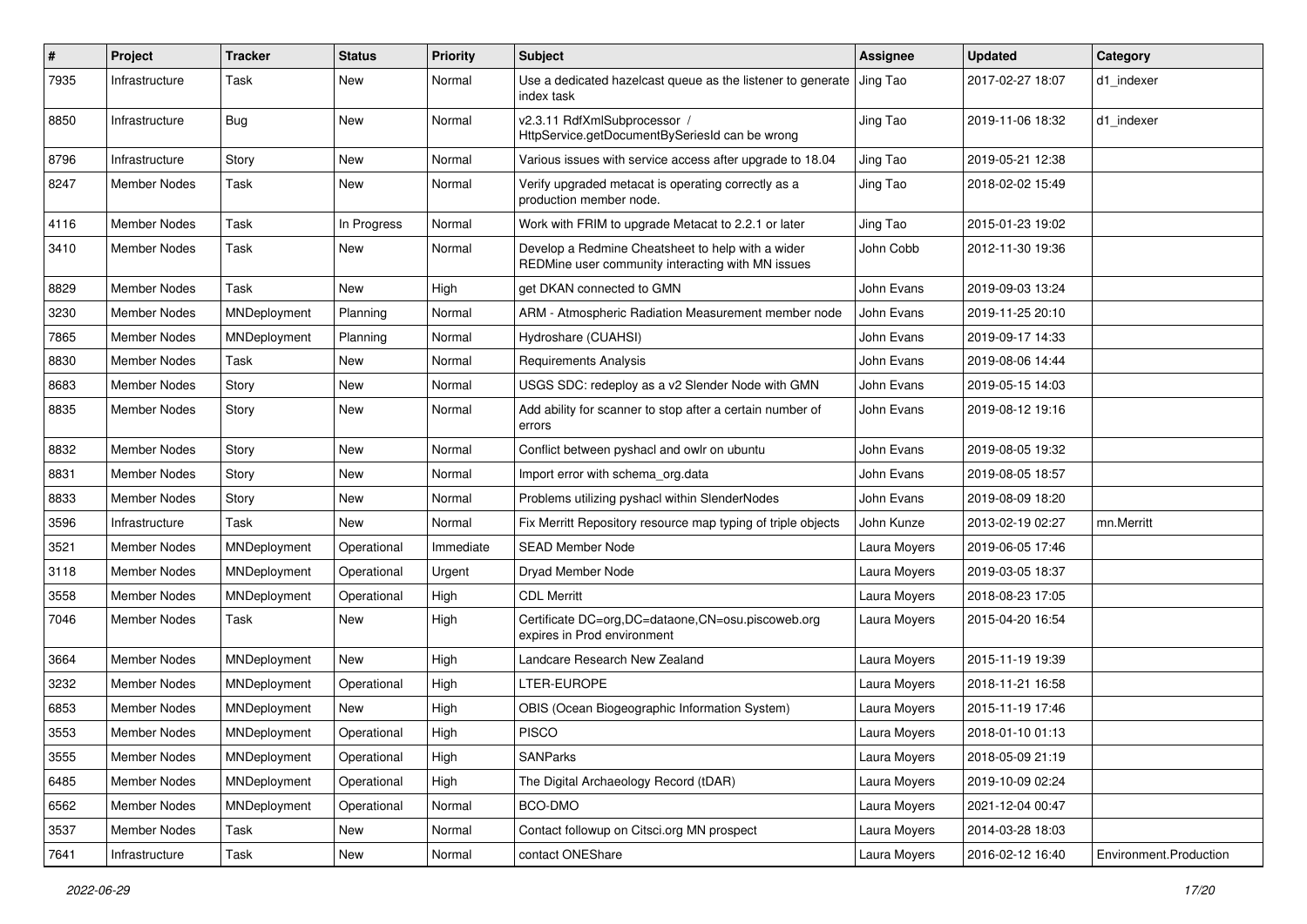| #    | Project             | <b>Tracker</b> | <b>Status</b> | <b>Priority</b> | Subject                                                             | <b>Assignee</b> | <b>Updated</b>   | Category               |
|------|---------------------|----------------|---------------|-----------------|---------------------------------------------------------------------|-----------------|------------------|------------------------|
| 7612 | Infrastructure      | Task           | In Progress   | Normal          | Contact ORNLDAAC                                                    | Laura Moyers    | 2016-02-11 18:02 | Environment.Production |
| 4045 | <b>Member Nodes</b> | Task           | In Progress   | Normal          | Conversation with Laura/Mike re USGS ScienceBase<br>planning        | Laura Moyers    | 2014-05-30 19:45 |                        |
| 3560 | <b>Member Nodes</b> | MNDeployment   | Operational   | Normal          | Cornell Lab of Ornithology eBird                                    | Laura Moyers    | 2018-08-06 21:12 |                        |
| 5453 | <b>Member Nodes</b> | MNDeployment   | Deferred      | Normal          | Dataverse                                                           | Laura Moyers    | 2018-07-24 16:41 |                        |
| 7512 | <b>Member Nodes</b> | MNDeployment   | New           | Normal          | ECOSCOPE - Network of Research Observatories on<br>Biodiversity     | Laura Moyers    | 2016-07-22 12:40 |                        |
| 7956 | <b>Member Nodes</b> | MNDeployment   | Operational   | Normal          | Environmental Data Initiative (EDI)                                 | Laura Moyers    | 2018-11-13 19:14 |                        |
| 3681 | <b>Member Nodes</b> | MNDeployment   | New           | Normal          | EPA's Atlantic Ecology Division                                     | Laura Moyers    | 2016-06-23 00:10 |                        |
| 7551 | <b>Member Nodes</b> | MNDeployment   | New           | Normal          | FAO - Food and Agriculture Organization of the UN                   | Laura Moyers    | 2015-12-15 15:08 |                        |
| 4013 | <b>Member Nodes</b> | Task           | New           | Normal          | Follow-up on plans for TERN following Oct ILTER meeting<br>in Korea | Laura Moyers    | 2014-02-20 21:58 |                        |
| 4083 | <b>Member Nodes</b> | MNDeployment   | Deferred      | Normal          | Forest Research Institute Malaysia (FRIM)                           | Laura Moyers    | 2016-06-17 19:31 |                        |
| 7992 | <b>Member Nodes</b> | Task           | New           | Normal          | GINA: Document and Announce                                         | Laura Moyers    | 2017-01-27 22:19 |                        |
| 7991 | Member Nodes        | Task           | New           | Normal          | GINA: Ensure MN appears on Current MNs webpage<br>(dashboard)       | Laura Moyers    | 2017-01-27 22:19 |                        |
| 7985 | <b>Member Nodes</b> | Task           | New           | Normal          | GINA: Establish DataONE user identity in Production                 | Laura Moyers    | 2017-01-27 22:15 |                        |
| 7978 | <b>Member Nodes</b> | Task           | New           | Normal          | GINA: Establish DataONE user identity in Testing<br>Environment     | Laura Moyers    | 2017-01-27 18:44 |                        |
| 7990 | Member Nodes        | Task           | New           | Normal          | GINA: Mutual acceptance                                             | Laura Moyers    | 2017-01-27 22:18 |                        |
| 7976 | <b>Member Nodes</b> | Task           | New           | Normal          | GINA: Register any new object formats in all environments           | Laura Moyers    | 2017-01-27 18:45 |                        |
| 7988 | Member Nodes        | Task           | New           | Normal          | GINA: Register MN in Production                                     | Laura Moyers    | 2017-01-27 22:16 |                        |
| 7981 | <b>Member Nodes</b> | Task           | <b>New</b>    | Normal          | GINA: Register MN in Testing Environment                            | Laura Moyers    | 2017-01-27 18:47 |                        |
| 7984 | Member Nodes        | Task           | New           | Normal          | GINA: Show MN as "upcoming" on the dashboard                        | Laura Moyers    | 2017-01-27 22:13 |                        |
| 7989 | Member Nodes        | Task           | New           | Normal          | GINA: Verify CN Content and Services in Production                  | Laura Moyers    | 2017-01-27 22:18 |                        |
| 7982 | <b>Member Nodes</b> | Task           | New           | Normal          | GINA: Verify CN Content and Services in Testing<br>Environment      | Laura Moyers    | 2017-01-27 18:59 |                        |
| 7987 | Member Nodes        | Task           | New           | Normal          | GINA: Verify MN Content and Services in Production                  | Laura Moyers    | 2017-01-27 22:16 |                        |
| 7980 | <b>Member Nodes</b> | Task           | New           | Normal          | GINA: Verify MN Content and Services in Testing<br>Environment      | Laura Moyers    | 2017-01-27 18:46 |                        |
| 7051 | Member Nodes        | MNDeployment   | Operational   | Normal          | GRIIDC - Gulf of Mexico Research Initiative                         | Laura Moyers    | 2018-09-25 17:14 |                        |
| 3531 | <b>Member Nodes</b> | MNDeployment   | Operational   | Normal          | Gulf of Alaska Data Portal                                          | Laura Moyers    | 2018-05-15 17:40 |                        |
| 6382 | Member Nodes        | Task           | In Progress   | Normal          | ICMBIO: Determine feasibility                                       | Laura Moyers    | 2015-11-19 17:21 |                        |
| 7552 | Member Nodes        | MNDeployment   | New           | Normal          | iDigBio - Integrated Digitized Biocollections                       | Laura Moyers    | 2016-01-05 23:45 |                        |
| 4046 | Member Nodes        | Task           | In Progress   | Normal          | Laura to check with Mike re USGS-NWRC planning                      | Laura Moyers    | 2013-11-03 21:43 |                        |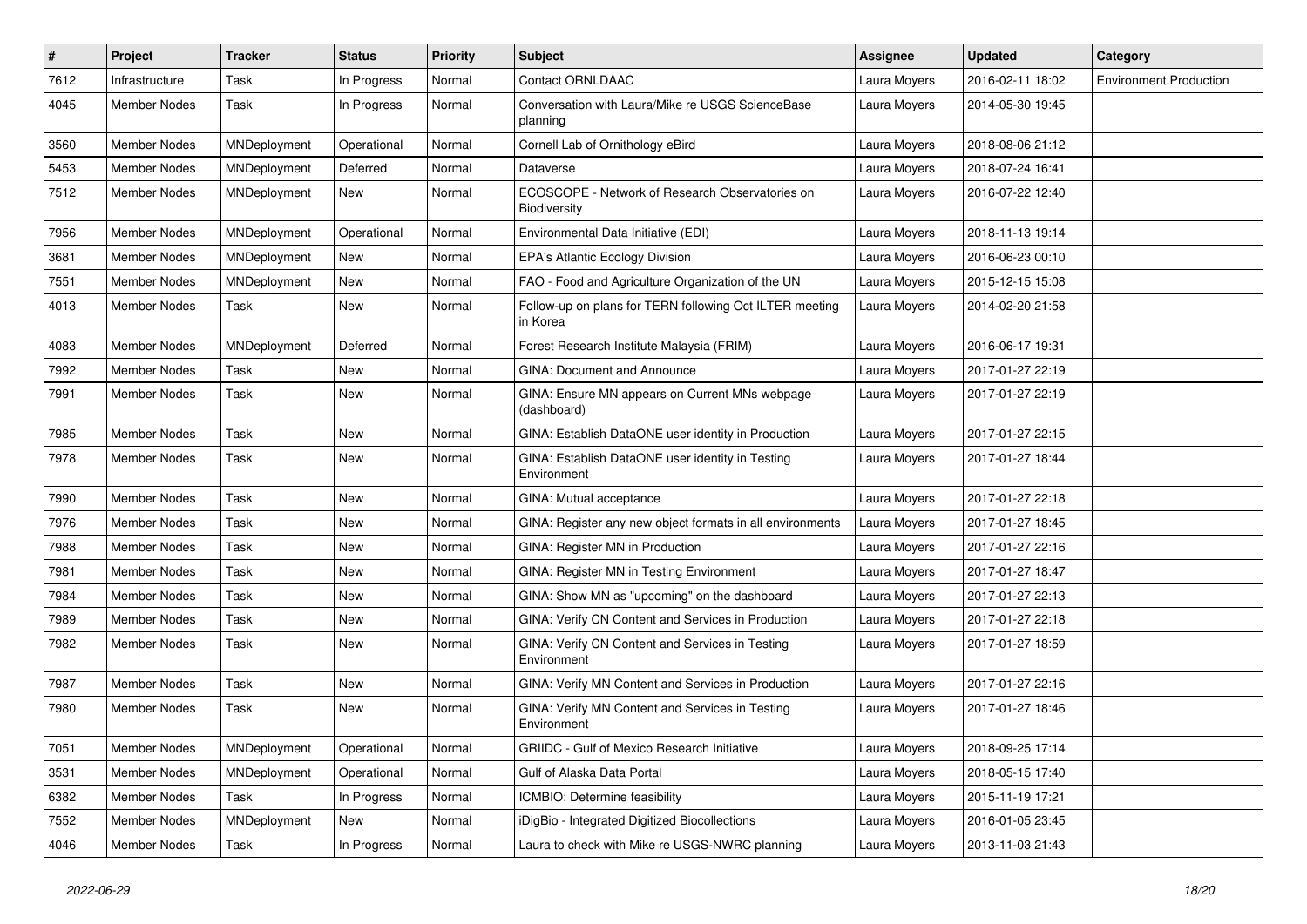| $\pmb{\#}$ | Project             | <b>Tracker</b> | <b>Status</b> | <b>Priority</b> | Subject                                                                     | <b>Assignee</b> | <b>Updated</b>   | Category               |
|------------|---------------------|----------------|---------------|-----------------|-----------------------------------------------------------------------------|-----------------|------------------|------------------------|
| 7607       | Infrastructure      | Task           | New           | Normal          | LTER_EUROPE refuses the production CN from harvesting<br>log records        | Laura Moyers    | 2016-06-09 16:34 | Environment.Production |
| 7924       | Member Nodes        | MNDeployment   | New           | Normal          | LTER-Spain network                                                          | Laura Moyers    | 2016-11-21 14:49 |                        |
| 3708       | <b>Member Nodes</b> | MNDeployment   | Operational   | Normal          | Minnesota Population Center                                                 | Laura Moyers    | 2018-08-06 19:43 |                        |
| 7666       | Infrastructure      | Bug            | New           | Normal          | mnTestMPC repeating attempts to set replica status to<br><b>FAILED</b>      | Laura Moyers    | 2016-02-25 21:44 | Environment.Stage1     |
| 3686       | <b>Member Nodes</b> | MNDeployment   | Deferred      | Normal          | Movebank for Animal Tracking Data                                           | Laura Moyers    | 2013-12-05 19:31 |                        |
| 7606       | Infrastructure      | Task           | In Progress   | Normal          | NRDC does not trust the CN certificate for log harvesting                   | Laura Moyers    | 2016-04-06 16:14 | Environment.Production |
| 7640       | Infrastructure      | Story          | New           | Normal          | ONEShare failing with ServiceFailure                                        | Laura Moyers    | 2016-02-12 16:39 | Environment.Production |
| 7553       | <b>Member Nodes</b> | MNDeployment   | <b>New</b>    | Normal          | OOI - Ocean Observatories Initiative                                        | Laura Moyers    | 2018-01-25 17:51 |                        |
| 3844       | Member Nodes        | MNDeployment   | New           | Normal          | Oregon Explorer program at OSU                                              | Laura Moyers    | 2015-11-19 17:22 |                        |
| 7611       | Infrastructure      | Story          | New           | Normal          | ORNLDAAC fails during log aggregation                                       | Laura Moyers    | 2016-01-26 16:39 | Environment.Production |
| 7712       | Infrastructure      | Story          | New           | Normal          | Sanparks fails during LogAggregation                                        | Laura Moyers    | 2016-04-06 16:43 | Environment.Production |
| 4296       | <b>Member Nodes</b> | MNDeployment   | New           | Normal          | Sierra Nevada Global Change Observatory Member Node                         | Laura Moyers    | 2017-01-30 17:01 |                        |
| 8030       | <b>Member Nodes</b> | MNDeployment   | New           | Normal          | <b>UCAR Research Data Archive</b>                                           | Laura Moyers    | 2018-04-16 17:39 |                        |
| 7082       | <b>Member Nodes</b> | MNDeployment   | Operational   | Normal          | USGS Science Data Catalog (SDC)                                             | Laura Moyers    | 2018-10-09 16:27 |                        |
| 5450       | <b>Member Nodes</b> | Task           | In Progress   | Normal          | (Waiting for) USC to complete development of MN stack<br>(derived from GMN) | Laura Moyers    | 2018-08-31 15:26 |                        |
| 7052       | <b>Member Nodes</b> | MNDeployment   | New           | Low             | BaMBa - Brazilian Marine Biodiversity Database                              | Laura Moyers    | 2015-11-19 17:03 |                        |
| 3633       | <b>Member Nodes</b> | MNDeployment   | <b>New</b>    | Low             | Bay Delta Member Node                                                       | Laura Moyers    | 2015-11-19 19:44 |                        |
| 3684       | <b>Member Nodes</b> | MNDeployment   | New           | Low             | Branner Earth Sciences Library - Stanford University                        | Laura Moyers    | 2015-11-19 19:04 |                        |
| 7851       | <b>Member Nodes</b> | MNDeployment   | New           | Low             | CESAB - Center for Synthesis and Analysis for Biodiversity                  | Laura Moyers    | 2018-04-17 17:19 |                        |
| 7549       | <b>Member Nodes</b> | MNDeployment   | <b>New</b>    | Low             | COS - the Center for Open Science                                           | Laura Moyers    | 2018-04-17 17:20 |                        |
| 3690       | <b>Member Nodes</b> | MNDeployment   | New           | Low             | Digital Library of Vertebrate Morphology, University of<br>Texas            | Laura Moyers    | 2015-11-19 17:53 |                        |
| 3680       | <b>Member Nodes</b> | MNDeployment   | <b>New</b>    | Low             | Federal University of Pernambuco, Brazil                                    | Laura Moyers    | 2015-11-19 19:34 |                        |
| 8009       | <b>Member Nodes</b> | MNDeployment   | New           | Low             | Geometabolome                                                               | Laura Moyers    | 2018-04-17 17:22 |                        |
| 3480       | <b>Member Nodes</b> | MNDeployment   | <b>New</b>    | Low             | Globe.gov                                                                   | Laura Moyers    | 2018-04-17 17:23 |                        |
| 4224       | <b>Member Nodes</b> | MNDeployment   | New           | Low             | Japan Long Term Ecological Research Network                                 | Laura Moyers    | 2015-11-19 00:52 |                        |
| 3685       | <b>Member Nodes</b> | MNDeployment   | New           | Low             | National SocioEnvironmental Synthesis Center                                | Laura Moyers    | 2015-11-19 17:58 |                        |
| 6359       | Member Nodes        | MNDeployment   | New           | Low             | SiBBr                                                                       | Laura Moyers    | 2015-11-19 17:20 |                        |
| 4227       | Member Nodes        | MNDeployment   | New           | Low             | <b>TRY Plant Trait Database</b>                                             | Laura Moyers    | 2015-11-19 15:40 |                        |
| 7048       | <b>Member Nodes</b> | MNDeployment   | Deferred      | Low             | <b>USGS Regional Climate Centers</b>                                        | Laura Moyers    | 2016-06-17 19:32 |                        |
| 7550       | <b>Member Nodes</b> | Task           | New           | Normal          | GoA portal not copying to KNB                                               | Lauren Walker   | 2015-12-14 21:41 |                        |